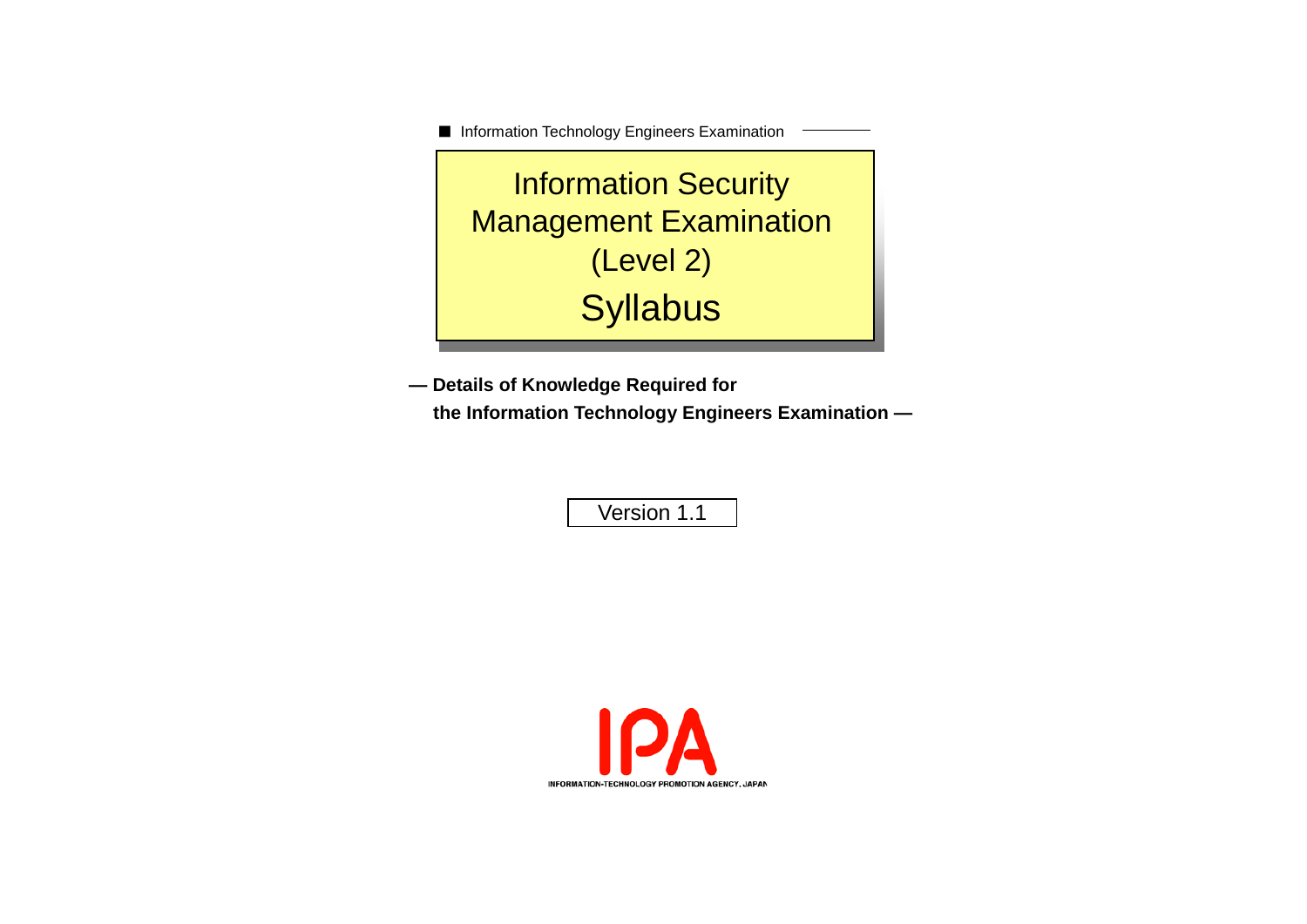Corporate names or product names used in this syllabus are trademarks or registered trademarks of each company or organization. ® and TM are not used in the syllabus.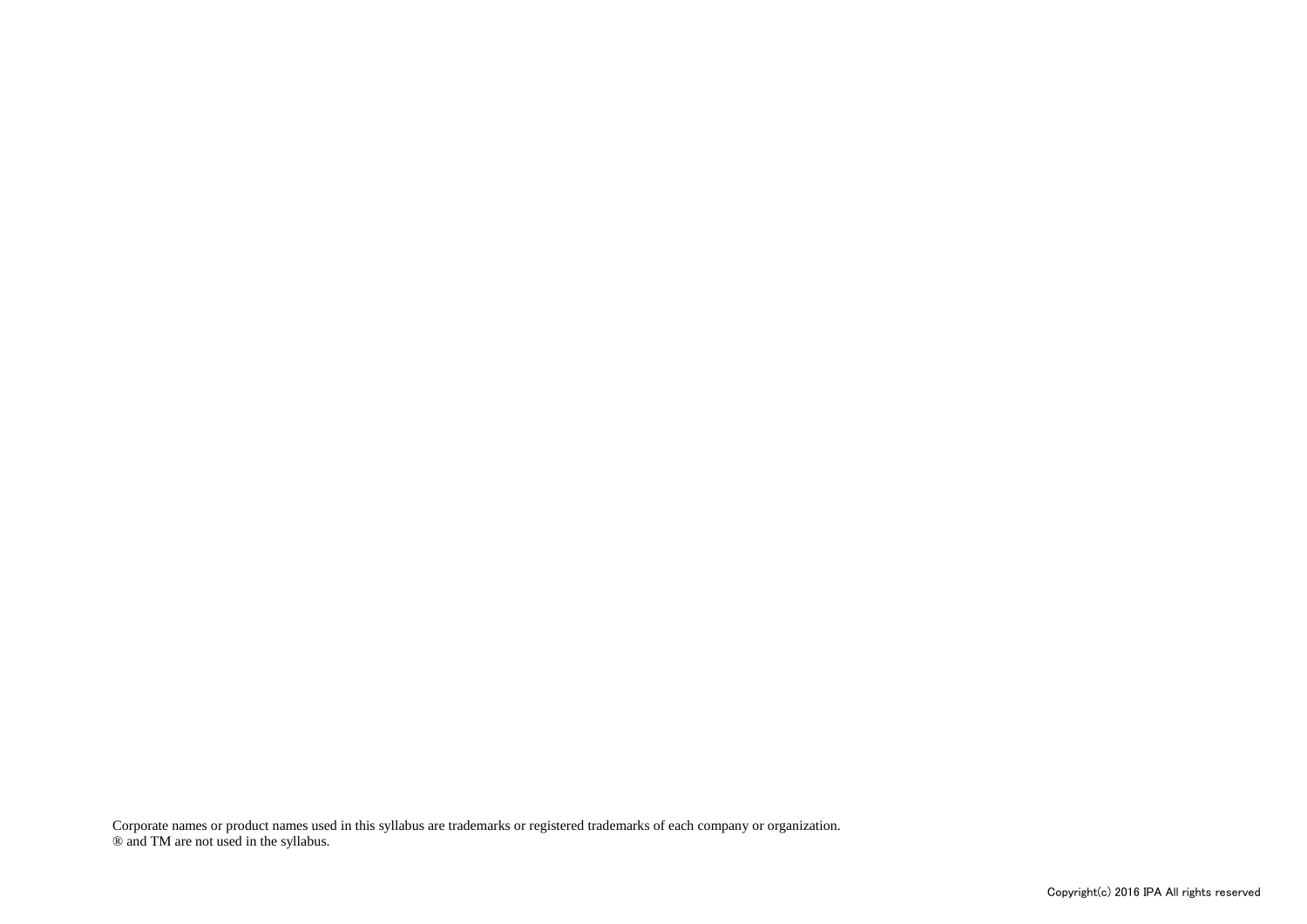#### ■ **Introduction**

The syllabus (subtitled as "details of the knowledge and skills required for the Information Technology Engineers Examination") for the Information Security Management Examination, in which "the scope of exam questions"1) is described in more detail and the breadth and depth of the knowledge and skills required for Level 2 of the security management area are organized and clarified, has been defined and then published here.

It is expected that this syllabus will be used effectively as learning guidelines for examinees who aim to pass the examination, and also as instructional guidelines in the educational process within companies and schools.

Please note that the detailed information in this syllabus might be added, changed, or deleted, based on technology trends and other factors.

#### ■ **Configuration of the Syllabus**

As shown in the figure1, this syllabus describes the "Required Knowledge" in the first half, and the "Required Skills" in the latter half.

The chapter on "Required Knowledge" shows the specific contents according to the major, middle and minor categories of the "scope of the morning questions on the Information Security Management Examination."

The chapter on "Required Skills" shows the specific contents for each item of the "scope of the afternoon questions on the Information Security Management Examination<sup>"</sup>

#### Morning Exam

Of the "Required Knowledge", the Major Category1 Middle Category1: Security details of priority fields (security and legal affairs) are described. Minor Category Item Major Category2 Middle Category2: Legal Affairs Minor Category Item Next, the details of other fields (such [Required Knowledge (2. Other fields)] as system components, database, Major Category3 Middle Category3: System Component etc.) are described. Minor Category Item Major Category4 Middle Category4: Database Minor Category Item Afternoon Exam [Required Skiils] Thereafter, the details of "Required" Skills" are described.  $1.1.1.1$ . . . . . . . . . . . . . . . . . . . . . . . . . . . . . . . . . .  $\mathbf{r}$  $\cdots$  $\cdots$ . . . . . . . . . *.* . . . . . .

[Required Knowledge (1. Important fields)]

Figure 1 Configuration of the syllabus

Note<sup>1)</sup> "Outline of IT Engineers Examination 7. Scope of the examination [\(http://www.jitec.ipa.go.jp/1\\_04hanni\\_sukiru/\\_index\\_hanni\\_skill.html](http://www.jitec.ipa.go.jp/1_04hanni_sukiru/_index_hanni_skill.html) , the original in Japanese)"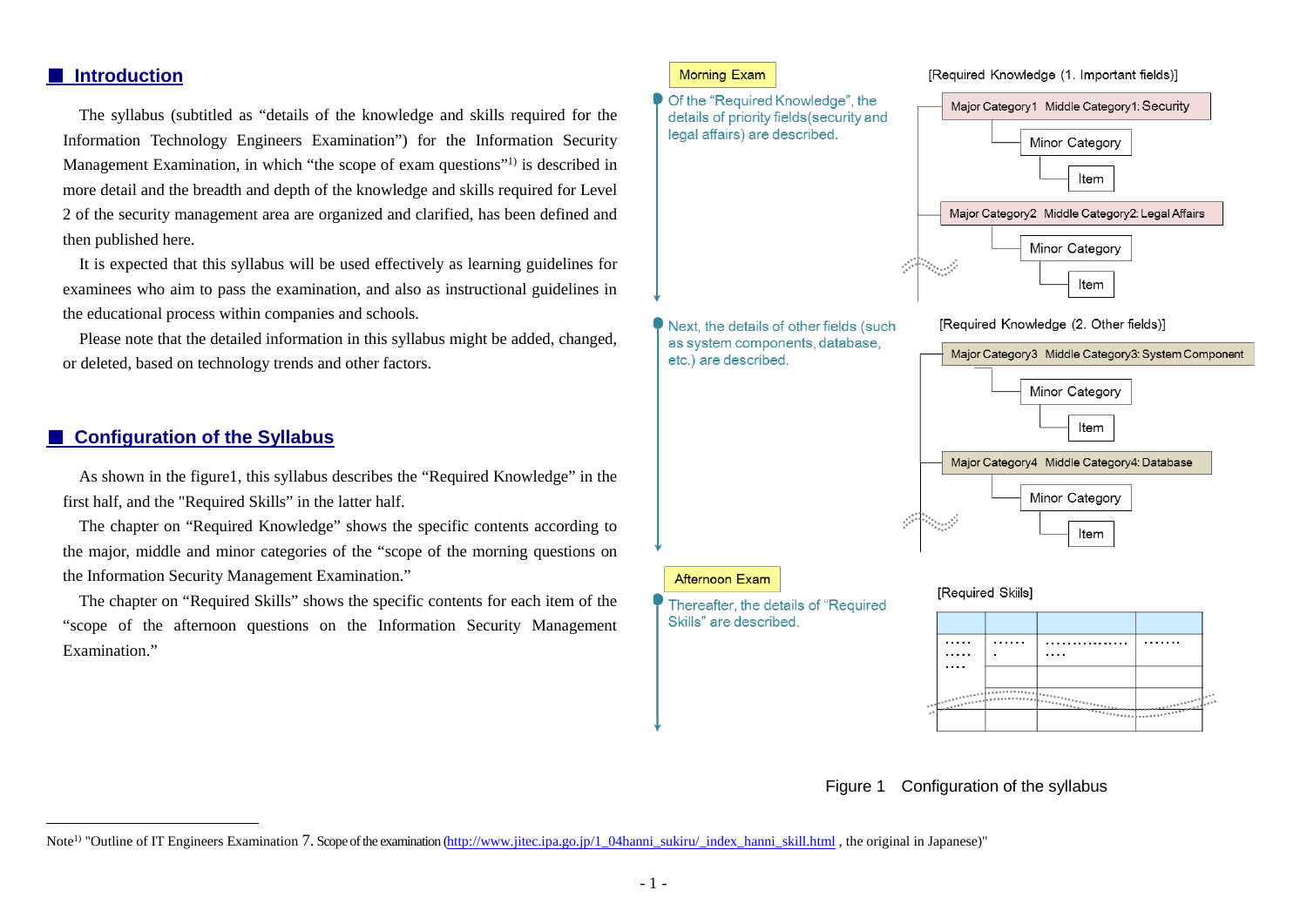# [Required Knowledge (1. Important Fields)]

### **Major Category 1: Technology Element Middle Category 1: Security**

|              | Minor category       | Item                                                     | Sample terms                                                                                                                                                                                                                                                                                                                                                                                                                                                                                                                                                                                                                                                                                                          |
|--------------|----------------------|----------------------------------------------------------|-----------------------------------------------------------------------------------------------------------------------------------------------------------------------------------------------------------------------------------------------------------------------------------------------------------------------------------------------------------------------------------------------------------------------------------------------------------------------------------------------------------------------------------------------------------------------------------------------------------------------------------------------------------------------------------------------------------------------|
| $\mathbf{1}$ | Information security | Purpose and concept of information security              | concept of information security, confidentiality, integrity, availability, authenticity, accountability,<br>non-repudiation, reliability, OECD Security Guidelines (Guidelines for the Security of Information Systems<br>and Networks)                                                                                                                                                                                                                                                                                                                                                                                                                                                                               |
|              |                      | Importance of information security                       | improvement in corporate reputation based on the height of the level of information security, threat to<br>business continuity due to accidents related to information systems, cyber space, information assets, threats,<br>vulnerabilities                                                                                                                                                                                                                                                                                                                                                                                                                                                                          |
|              |                      | Threat                                                   | [Types of threats]<br>physical threats (accident, disaster, fault, destruction, theft, unauthorized intrusion, etc.), technical threats<br>(unauthorized access, eavesdropping, spoofing, alteration, error, cracking, etc.), man-made threats<br>(operational error, loss, damage, peep, unauthorized use, social engineering, etc.), cyber-attack,<br>information leakage, intent, negligence, mistake, fraudulent behavior, sabotage, DoS attack, rumor,<br>flaming, SPAM e-mail, file sharing software<br>[Malware / malicious programs]<br>computer virus, macro virus, worm, bot (botnet, remote operated virus), Trojan horse, spyware,<br>ransomware, key logger, rootkit, backdoor, fake anti-virus software |
|              |                      | Vulnerability                                            | bug, security hole, man-made vulnerability                                                                                                                                                                                                                                                                                                                                                                                                                                                                                                                                                                                                                                                                            |
|              |                      | Fraud mechanism                                          | fraud triangle (opportunity, motivation, rationalization), situational crime prevention                                                                                                                                                                                                                                                                                                                                                                                                                                                                                                                                                                                                                               |
|              |                      | Types of attackers                                       | script kiddie, bot herder, insider, person who takes delight in people's reaction to his crimes, swindler,<br>person who performs a deliberate crime                                                                                                                                                                                                                                                                                                                                                                                                                                                                                                                                                                  |
|              |                      | Motive of attack                                         | money capture, hacktivism, cyber-terrorism                                                                                                                                                                                                                                                                                                                                                                                                                                                                                                                                                                                                                                                                            |
|              |                      | Cyber-attack method                                      | • password cracking (round-robin attack (brute force attack), dictionary attack, etc.), password list-base<br>attack<br>· cross-site scripting, cross-site request forgeries, clickjacking, drive by download, SQL injection,<br>directory traversal<br>• Man-in-the-middle attack, third-party relay, IP spoofing, cache poisoning, session hijack, replay attack<br>• DoS (Denial of Service) attack, DDoS attack, mail bomb<br>• targeted attack (APT (Advanced Persistent Threats), watering hole attack, etc.)<br>• phishing (one-click fraud, SMiShing, etc.), zero-day attack                                                                                                                                  |
|              |                      | Information security technology (cryptography)           | CRYPTREC cyphers list, cryptography (encryption key), decryption (decryption key), decoding, symmetric<br>cryptography (common key), public key cryptography (public key, private key)), AES (Advanced<br>Encryption Standard), RSA (Rivest, Shamir, Adleman), S/MIME (Secure MIME), PGP (Pretty Good<br>Privacy), hybrid encryption, hash function (SHA-256, etc.), key management, disk encryption, file<br>encryption, compromise                                                                                                                                                                                                                                                                                  |
|              |                      | Information security technology                          | digital signature (signature key, verification key), timestamp (time authentication), message authentication,                                                                                                                                                                                                                                                                                                                                                                                                                                                                                                                                                                                                         |
|              |                      | (authentication technique)                               | MAC (Message Authentication Code), challenge-response authentication                                                                                                                                                                                                                                                                                                                                                                                                                                                                                                                                                                                                                                                  |
|              |                      | Information security technology<br>(user authentication) | login (user ID and password), access management, IC card, PIN code, one time password, multi-factor<br>authentication, single sign-on, CAPTCHA, password reminder, password management tool                                                                                                                                                                                                                                                                                                                                                                                                                                                                                                                           |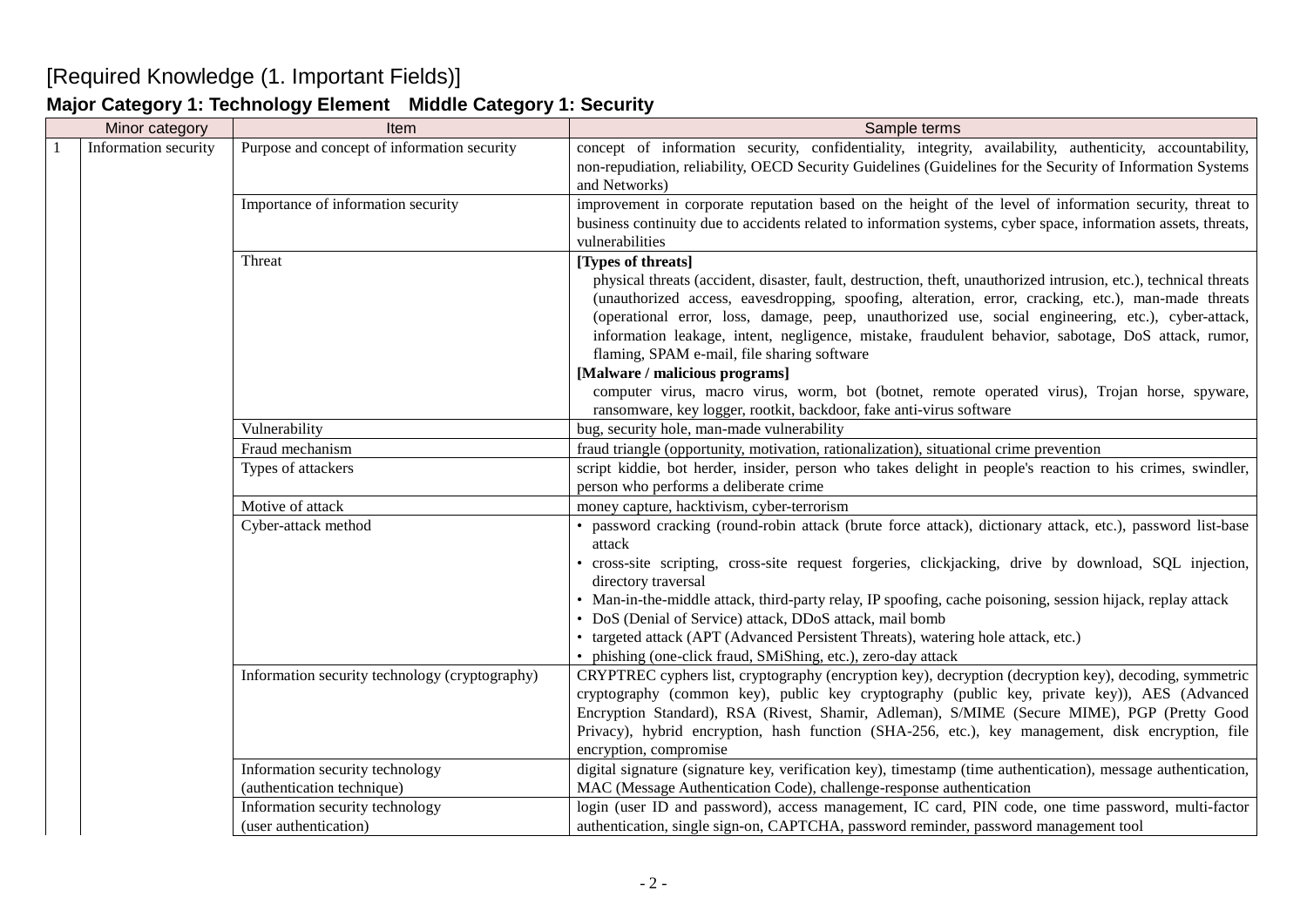|                | Minor category       | Item                                            | Sample terms                                                                                                                                                       |
|----------------|----------------------|-------------------------------------------------|--------------------------------------------------------------------------------------------------------------------------------------------------------------------|
|                |                      | Information security technology                 | vein authentication, iris authentication, voice authentication, face authentication, retina authentication,                                                        |
|                |                      | (biometric authentication technique)            | signature authentication, false rejection rate, false acceptance rate                                                                                              |
|                |                      | Information security technology                 | PKI (Public Key Infrastructure), digital certificate (public key certificate), root certificate, server certificate,                                               |
|                |                      | (public key infrastructure)                     | client certificate, CRL (Certificate Revocation List)                                                                                                              |
| $\mathfrak{2}$ | Information security | Information security management                 | management of information based on the information security policy, information, information assets,                                                               |
|                | management           |                                                 | physical assets, software assets, human assets (people, and their qualifications, skills, and experience),                                                         |
|                |                      |                                                 | intangible assets, service, risk management (JIS Q 31000), monitoring, information security events,                                                                |
|                |                      |                                                 | information security incidents                                                                                                                                     |
|                |                      | Risk analysis and evaluation                    | information assets review, classification and management by importance of information assets, information                                                          |
|                |                      | (Information asset review / Classification)     | assets ledger                                                                                                                                                      |
|                |                      | Risk analysis and evaluation (Risk type)        | loss of property, loss of responsibility, loss of net earnings, human cost, operational risk, supply chain risk,                                                   |
|                |                      |                                                 | risk involved in usage of external service, risk involved in distribution of information by SNS, moral                                                             |
|                |                      |                                                 | hazard, estimated annual loss, scoring method, cost factor                                                                                                         |
|                |                      | Risk analysis and evaluation                    | risk standards (risk acceptance standard, standard for implementing information security risk assessment),                                                         |
|                |                      | (Information security risk assessment)          | risk level, risk matrix, risk owner, risk source, risk assessment process (risk identification, risk analysis, risk                                                |
|                |                      |                                                 | evaluation), risk avoidance, risk appetite, qualitative risk analysis technique, quantitative risk analysis                                                        |
|                |                      |                                                 | technique                                                                                                                                                          |
|                |                      | Risk analysis and evaluation                    | risk control, risk hedge, risk financing, computerization insurance, risk avoidance, risk sharing (risk                                                            |
|                |                      | (Information security risk measures)            | transfer, risk distribution), risk retention, risk aggregation, residual risk, risk response plan, risk directory,                                                 |
|                |                      |                                                 | risk communication                                                                                                                                                 |
|                |                      | Information security continuity                 | emergency category, emergency response plan (contingency plan), recovery plan, disaster recovery, failure                                                          |
|                |                      |                                                 | recovery, backup measures, investigation method of damage status                                                                                                   |
|                |                      | Information security regulations                | organizational operation according to the information security policy, information security policy,                                                                |
|                |                      | (Company regulations including information      | information security purpose, information security measures criteria, information management regulations,                                                          |
|                |                      | security policy)                                | security control regulations, documentation control regulations, regulations on measures to be taken against                                                       |
|                |                      |                                                 | computer virus infection, regulations on measures against accidents, information security education                                                                |
|                |                      |                                                 | regulations, privacy policy (personal information protection policy), employment agreement, office                                                                 |
|                |                      |                                                 | regulations, penal provisions, outward explanation regulations, regulations for exceptions, regulations for<br>updating rules, procedure for approving regulations |
|                |                      | Information security management system (ISMS)   | ISMS scope, leadership, planning, operation, performance evaluation (internal audit, management review,                                                            |
|                |                      |                                                 | etc.), improvement (non-conformity and corrective action, continual improvement), purpose of                                                                       |
|                |                      |                                                 | management, management plan (information security incident management, information security education                                                              |
|                |                      |                                                 | and training, compliance with legal and contractual requirements, etc.), effectiveness, ISMS conformity                                                            |
|                |                      |                                                 | assessment system, ISMS certification, JIS Q 27001(ISO/IEC 27001), JIS Q 27002 (ISO/IEC 27002),                                                                    |
|                |                      |                                                 | information security governance (ISO/IEC 27014)                                                                                                                    |
|                |                      | Information security organizations/institutions | information security committee, information security-related organizations (CSIRT, SOC (Security                                                                   |
|                |                      |                                                 | Operation Center)), Cybersecurity Strategic Headquarters, NISC (National center of Incident readiness and                                                          |
|                |                      |                                                 | Strategy for Cybersecurity), IPA Security Center, JPCERT/CC, unauthorized computer access notification                                                             |
|                |                      |                                                 | system, computer virus notification system, notification system of vulnerability-related information of                                                            |
|                |                      |                                                 | software, Information Security Early Warning Partnership, JVN (Japan Vulnerability Notes), suggestions                                                             |
|                |                      |                                                 | for recurrence prevention, educational activities concerning information security, white hacker                                                                    |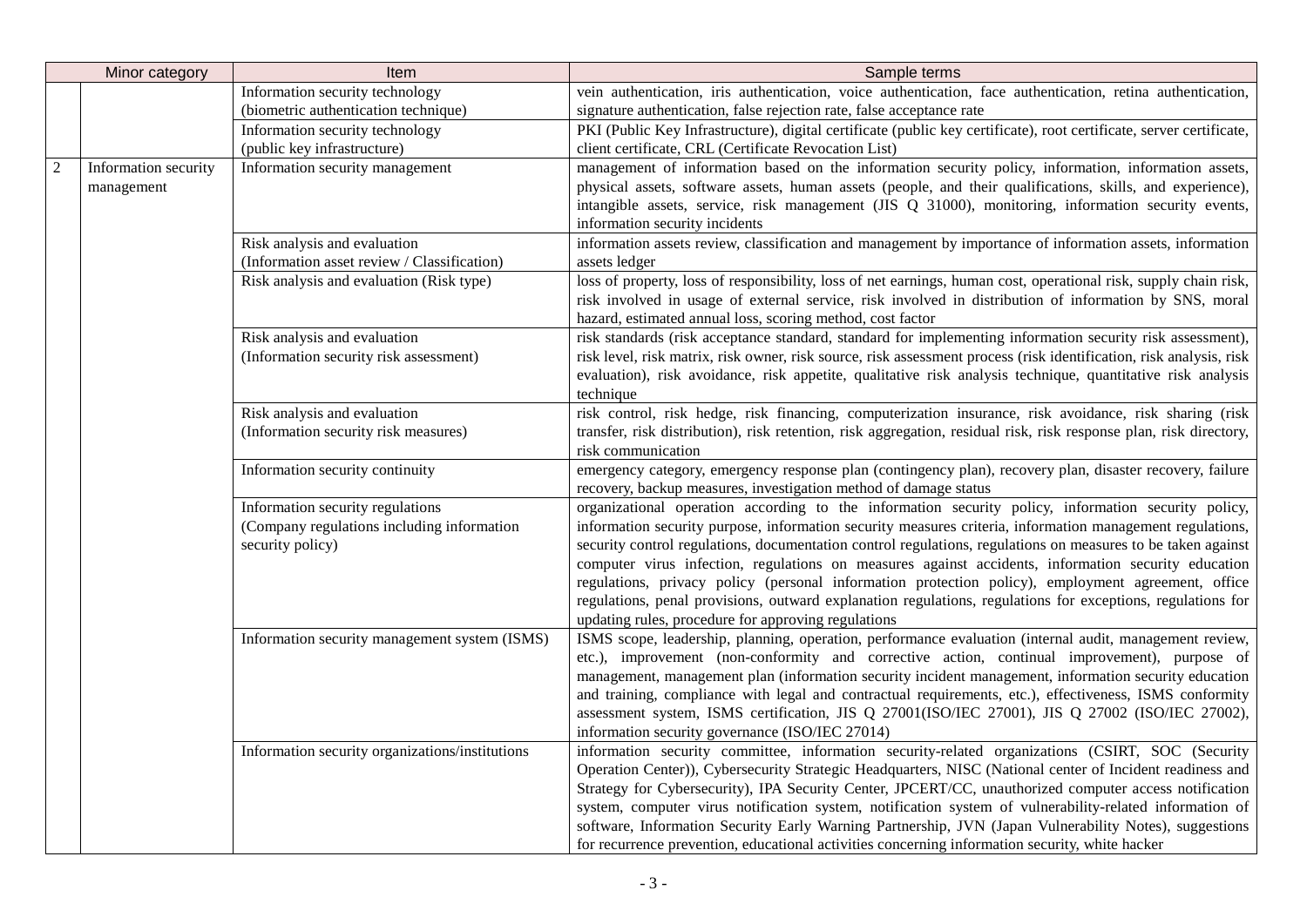|   | Minor category                                              | <b>Item</b>                 | Sample terms                                                                                                                                                                                                                                                                                                                                                                                                                                                                                                                                                                                                                                                                                                                                                                                                                                                                                                                                                                                                                                                                                                                                                                                                                                                                                                                                                               |
|---|-------------------------------------------------------------|-----------------------------|----------------------------------------------------------------------------------------------------------------------------------------------------------------------------------------------------------------------------------------------------------------------------------------------------------------------------------------------------------------------------------------------------------------------------------------------------------------------------------------------------------------------------------------------------------------------------------------------------------------------------------------------------------------------------------------------------------------------------------------------------------------------------------------------------------------------------------------------------------------------------------------------------------------------------------------------------------------------------------------------------------------------------------------------------------------------------------------------------------------------------------------------------------------------------------------------------------------------------------------------------------------------------------------------------------------------------------------------------------------------------|
|   | Security technology<br>evaluation                           | Security evaluation         | PCI DSS, CVSS (Common Vulnerability Scoring System), vulnerability inspection, penetration test                                                                                                                                                                                                                                                                                                                                                                                                                                                                                                                                                                                                                                                                                                                                                                                                                                                                                                                                                                                                                                                                                                                                                                                                                                                                            |
| 4 | Information security<br>Human security measures<br>measures |                             | Guidelines for the Prevention of Internal Improprieties in Organizations, raising of information security<br>awareness (education, training, material distribution, media utilization), password management, user access<br>management (account management, privileged access right management, need-to-know (least privilege),<br>etc.), log management, monitoring                                                                                                                                                                                                                                                                                                                                                                                                                                                                                                                                                                                                                                                                                                                                                                                                                                                                                                                                                                                                       |
|   |                                                             | Technical security measures | [Types of technical security measures]<br>anti-cracking measures, measures against unauthorized access, measures against malware and malicious<br>programs (installation of anti-virus software, update of virus definition file, etc.), outlet measures, inlet<br>measures, defense in depth, privatization, access control, vulnerability management (OS update, application<br>of vulnerability correction program, etc.), network monitoring, assignment of network access rights,<br>intrusion detection, intrusion prevention, DMZ (demilitarized zone), quarantine network, e-mail / web<br>security (measures against spam, SPF, URL filtering, content filtering), security of personal digital<br>assistance (cell phone, smartphone, tablet terminal, etc.), wireless LAN security (WPA (Wi-Fi Protected<br>Access) / encryption of wireless LAN by WPA2, SSID (Service Set IDentifier), SSID stealth, etc.), cloud<br>service security, digital watermarking, digital forensics (preservation of evidence, etc.)<br>[Security products / services]<br>anti-virus software, DLP (Data Loss Prevention), SIEM (Security Information and Event Management),<br>firewall, WAF (Web Application Firewall), IDS (Intrusion Detection System), IPS (Intrusion Prevention<br>System), UTM (Unified Threat Management), SSL accelerator, MDM (Mobile Device Management) |
|   |                                                             | Physical security measures  | RASIS (Reliability, Availability, Serviceability, Integrity, Security), RAS technology, quakeproof and<br>fireproof facilities, UPS, dual-redundancy technology, mirroring, monitoring camera, locking control,<br>entrance and exit control, clear desk / clear screen, remote backup, USB key                                                                                                                                                                                                                                                                                                                                                                                                                                                                                                                                                                                                                                                                                                                                                                                                                                                                                                                                                                                                                                                                            |
|   | Security<br>implementation<br>technology                    | Secure protocol             | IPsec, TLS, SSL, SSH                                                                                                                                                                                                                                                                                                                                                                                                                                                                                                                                                                                                                                                                                                                                                                                                                                                                                                                                                                                                                                                                                                                                                                                                                                                                                                                                                       |
|   |                                                             | Network security            | packet filtering, MAC address (Media Access Control address) filtering, authentication server, VLAN<br>(Virtual LAN), VPN (Virtual Private Network), security monitoring, honey pot, reverse proxy                                                                                                                                                                                                                                                                                                                                                                                                                                                                                                                                                                                                                                                                                                                                                                                                                                                                                                                                                                                                                                                                                                                                                                         |
|   |                                                             | Database security           | database encryption, database access control, database backup, logging                                                                                                                                                                                                                                                                                                                                                                                                                                                                                                                                                                                                                                                                                                                                                                                                                                                                                                                                                                                                                                                                                                                                                                                                                                                                                                     |
|   |                                                             | Application security        | security measures for web systems, secure programming, measures against buffer overflow, measures<br>against cross-site scripting, measures against SQL injection                                                                                                                                                                                                                                                                                                                                                                                                                                                                                                                                                                                                                                                                                                                                                                                                                                                                                                                                                                                                                                                                                                                                                                                                          |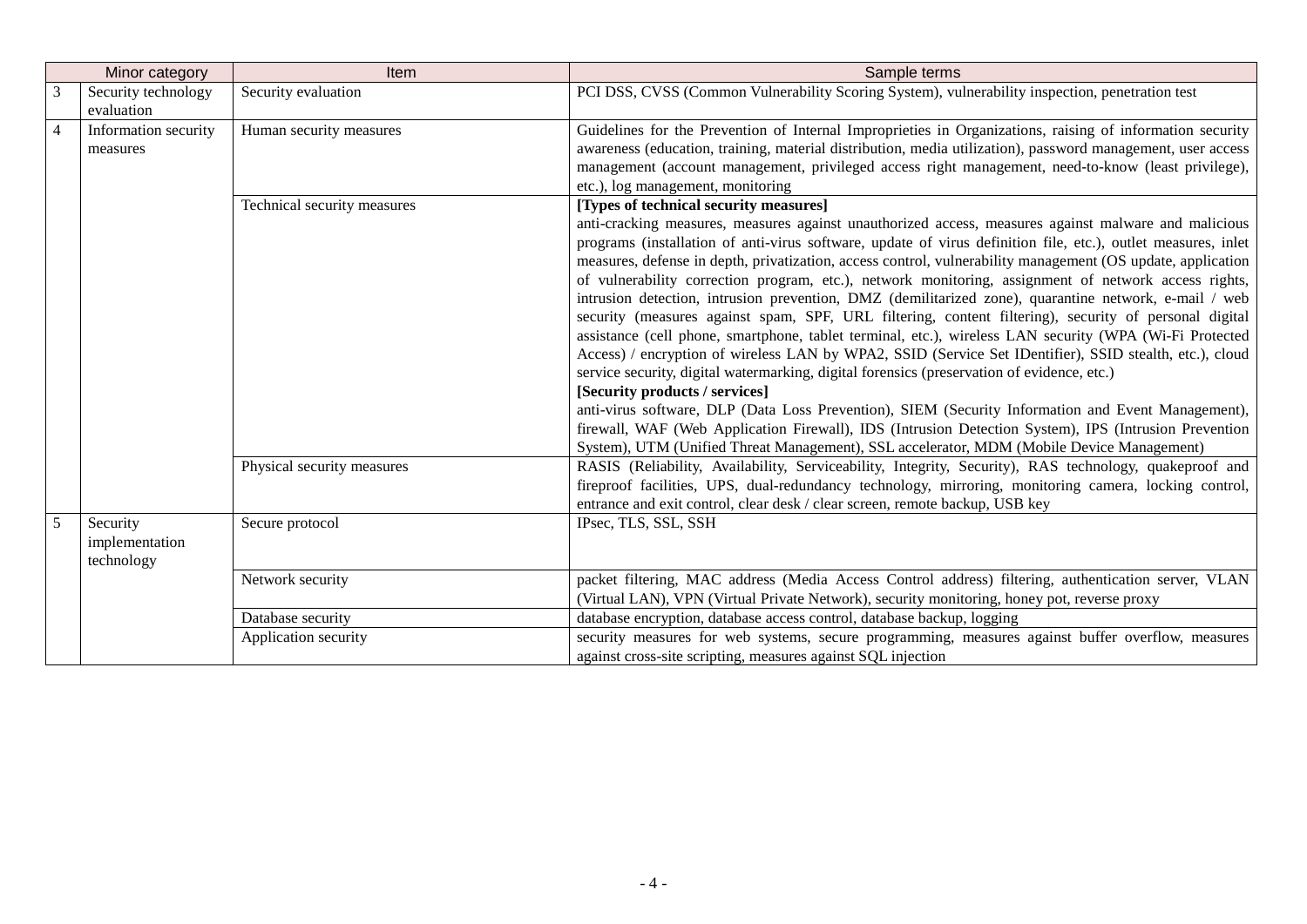|   | Minor category                                    | Item                                                                                                                                                     | Sample terms                                                                                                                                                                                                                                                                                                                                                                                                                                                                                                                                                                                                                     |
|---|---------------------------------------------------|----------------------------------------------------------------------------------------------------------------------------------------------------------|----------------------------------------------------------------------------------------------------------------------------------------------------------------------------------------------------------------------------------------------------------------------------------------------------------------------------------------------------------------------------------------------------------------------------------------------------------------------------------------------------------------------------------------------------------------------------------------------------------------------------------|
|   | Intellectual property<br>rights                   | Intellectual property rights                                                                                                                             | Copyright Act (copyright, infringement of rights, protected object), cancel of copy guard                                                                                                                                                                                                                                                                                                                                                                                                                                                                                                                                        |
|   |                                                   | <b>Unfair Competition Prevention Act</b>                                                                                                                 | trade secrets, illicit obtainment of a domain name                                                                                                                                                                                                                                                                                                                                                                                                                                                                                                                                                                               |
| 2 | Laws on security                                  | <b>Basic Act on Cybersecurity</b>                                                                                                                        | <b>Basic Act on Cybersecurity</b>                                                                                                                                                                                                                                                                                                                                                                                                                                                                                                                                                                                                |
|   |                                                   | Act on the Prohibition of Unauthorized Computer<br>Access                                                                                                | access control function, unauthorized access, act that helps unauthorized accesses                                                                                                                                                                                                                                                                                                                                                                                                                                                                                                                                               |
|   |                                                   | Act on the Protection of Personal Information                                                                                                            | Guidelines on Personal Information Protection, Guidelines for proper handling of Specific Personal<br>Information, Order for Enforcement of the My Number Act (Order for Enforcement of the Act on the Use<br>of Numbers to Identify a Specific Individual in Administrative Procedure), JIS Q 15001, privacy mark,<br>OECD Privacy Guidelines (Recommendation of the Council concerning Guidelines governing the<br>Protection of Privacy and Transborder Flows of Personal Data), PIA (Privacy Impact Assessment), privacy<br>framework, opt-in, opt-out, provision to a third party, anonymity method (sampling, k-anonymity) |
|   |                                                   | Criminal law                                                                                                                                             | crime on electromagnetic records of unauthorized commands (penalty on computer virus creation), crime<br>on computer fraud, crime on obstruction of business by damaging a computer, crime on unauthorized<br>creation and use of electromagnetic records, crime on unauthorized creation of electromagnetic records of<br>payment cards                                                                                                                                                                                                                                                                                         |
|   |                                                   | Other laws on security                                                                                                                                   | Act on Electric Signatures and Certification Business (accredited certification business operator, electronic<br>certificate), Act on the Limitation of Liability for Damages of Specified Telecommunications Service<br>Providers and the Right to Demand Disclosure of Identification Information of the Senders, Act on the<br>Regulation of Transmission of Specified Electronic Mail                                                                                                                                                                                                                                        |
|   |                                                   | Standards concerning information security                                                                                                                | articles in Penal Code concerning computer crime prevention, Standards for Measures Against Computer<br>Viruses, Standards for Measures Against Unauthorized Access to Computers, Standards for Handling<br>Fragility-related Information in Software or the like, Management Standards for Information Security<br>Measures for the Central Government Computer Systems, smartphone safety enhancement strategy, social<br>media guidelines (SNS usage policy)                                                                                                                                                                  |
| 3 | Laws on labor and                                 | Laws on labor (Labor Standards Act)                                                                                                                      | office regulations                                                                                                                                                                                                                                                                                                                                                                                                                                                                                                                                                                                                               |
|   | transaction                                       | Laws on labor (Act for Securing the Proper<br>Operation of Worker Dispatching Undertakings<br>and Improved Working Conditions for Dispatched<br>Workers) | laborer, dispatch destination, dispatch source, dispatch agreement, employment agreement, providing<br>instructions                                                                                                                                                                                                                                                                                                                                                                                                                                                                                                              |
|   |                                                   | Contracts associated with transactions between<br>businesses                                                                                             | time and material contract, contract for work, software license agreement (volume license agreement,<br>copyleft), software development agreement (model contract for software development outsourcing,<br>information system/model transaction contract)                                                                                                                                                                                                                                                                                                                                                                        |
| 4 | Other laws,<br>guidelines, and<br>engineer ethics | Other laws, guidelines, and engineer ethics                                                                                                              | other laws (Basic Act on the Formation of an Advanced Information and Telecommunications Network<br>Society, e-Document Law (electromagnetic records), Law Concerning Preservation of National Tax<br>Records in Electronic Form), compliance, information ethics and engineer ethics                                                                                                                                                                                                                                                                                                                                            |
| 5 | Standardization                                   | Standards and standardization organizations                                                                                                              | JIS (Japanese Industrial Standards), IS (International Standards), ISO (International Organization for<br>Standardization), role of associated organizations such as IEEE, de jure standard, de facto standard                                                                                                                                                                                                                                                                                                                                                                                                                   |

## **Major Category 2: Corporate and Legal Affairs Middle Category 2: Legal Affairs**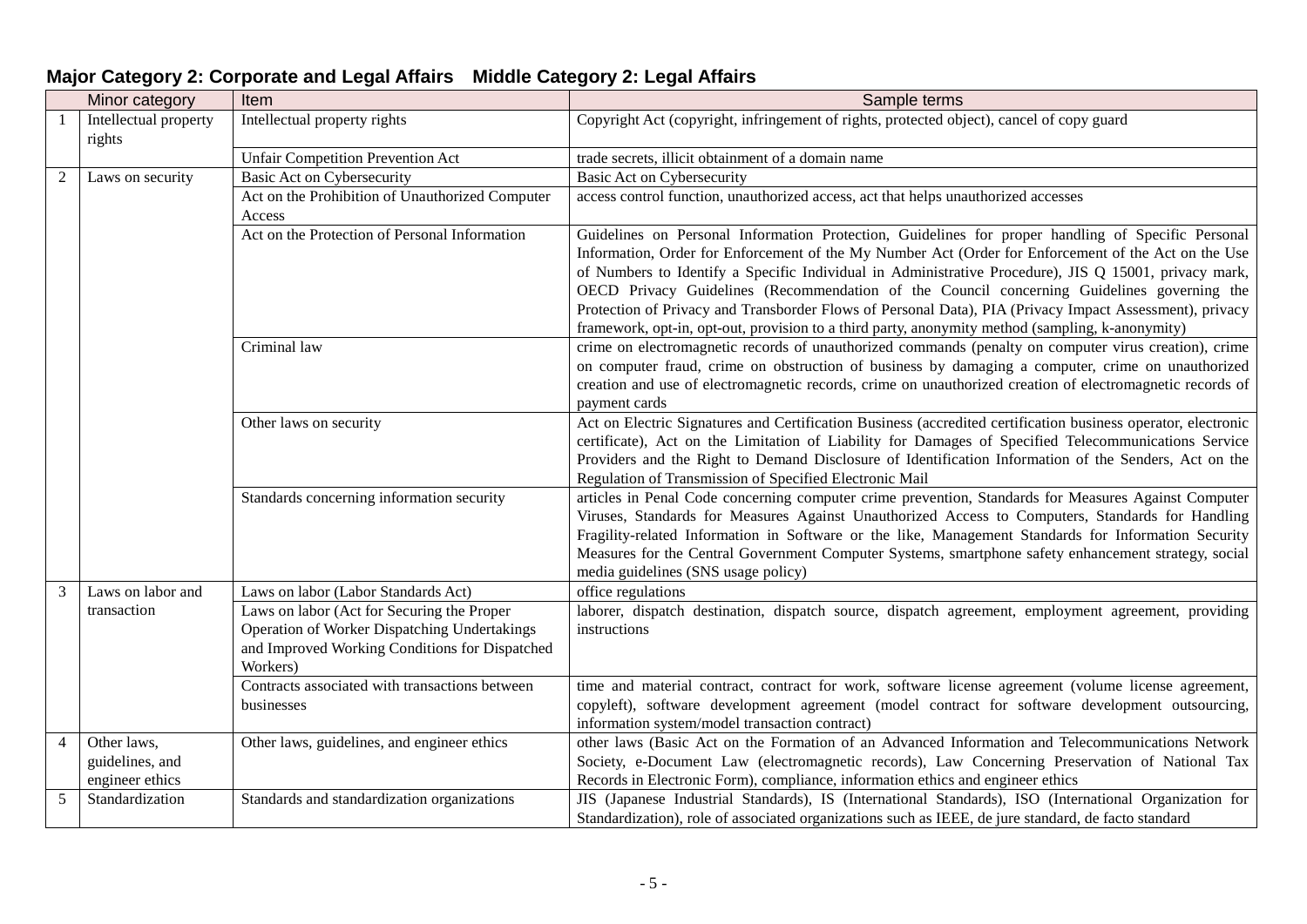### [Required Knowledge (2. Other Fields)]

### **Major Category 3: Computer System Middle Category 3: System Component**

| Minor category       | ltem                                            | Sample terms                                                                                            |
|----------------------|-------------------------------------------------|---------------------------------------------------------------------------------------------------------|
| System configuration | System processing mode / usage type             | centralized processing, distributed processing, interactive processing, usage types (batch processing,  |
|                      |                                                 | real-time processing)                                                                                   |
|                      | System configuration                            | functional allocation, redundant configuration, load distribution, dual system, duplex system, cluster, |
|                      |                                                 | primary system (currently used system), secondary system (backup system), client/server system (client, |
|                      |                                                 | server), thin client, web system (web browser, web server), peer to peer, cloud computing, SaaS, PaaS,  |
|                      |                                                 | IaaS, DaaS                                                                                              |
|                      | Storage configuration                           | RAID, NAS, SAN                                                                                          |
|                      | Reliability design                              | fault tolerant, fail-safe, foolproof, human error, UPS                                                  |
| System evaluation    | Performance characteristics and evaluation of a | system performance indices (response time, throughput)                                                  |
| indexes              | system                                          |                                                                                                         |
|                      | Reliability characteristics and evaluation of a | reliability indices and reliability calculation (MTBF, MTTR, availability)                              |
|                      | system                                          |                                                                                                         |
|                      | Cost efficiency evaluation of a system          | initial cost, operational cost (running cost)                                                           |

### **Major Category 4: Technology Element Middle Category 4: Database**

| Minor category |                       | <b>Item</b>                | Sample terms                                                                                               |
|----------------|-----------------------|----------------------------|------------------------------------------------------------------------------------------------------------|
|                | Database architecture | Database                   | types and characteristics of databases (relational database)                                               |
|                |                       | Database management system | database management system and its functions (maintenance function, data security protection function)     |
|                | Database design       | Data analysis              | elimination of data duplication, data dictionary                                                           |
|                | Data manipulation     | Data manipulation          | database language (SQL)                                                                                    |
|                | Transaction           | Transaction processing     | exclusive control, failure recovery (method of backup in preparation for a failure, generation management, |
|                | processing            |                            | full backup, differential backup, incremental backup)                                                      |
|                | Database application  | Application of databases   | data warehouse, metadata, big data                                                                         |

### **Major Category 4: Technology Element Middle Category 5: Network**

| Minor category |                      | <b>Item</b>                           | Sample terms                                                                                       |
|----------------|----------------------|---------------------------------------|----------------------------------------------------------------------------------------------------|
|                | Network architecture | Role of communications network        | network society, information society, ICT (Information and Communication Technology)               |
|                |                      | Types and characteristics of networks | LAN (wired LAN, wireless LAN), WAN, services provided by telecommunications carrier, Internet      |
|                |                      |                                       | connection service, Internet service provider                                                      |
|                |                      | Internet technology                   | TCP/IP, server, client, routing, global IP address, private IP address, domain, DNS, RADIUS        |
|                | Data communication   | Transmission methods and lines        | packet switching, public line, leased line, FTTH                                                   |
|                | and control          |                                       |                                                                                                    |
|                |                      | Network connection                    | connection within LAN, connection between LANs, LAN-WAN connection, switching hub, router, Layer-2 |
|                |                      |                                       | (L2) switch, Layer-3 (L3) switch, bridge, gateway, wireless LAN access point, proxy server         |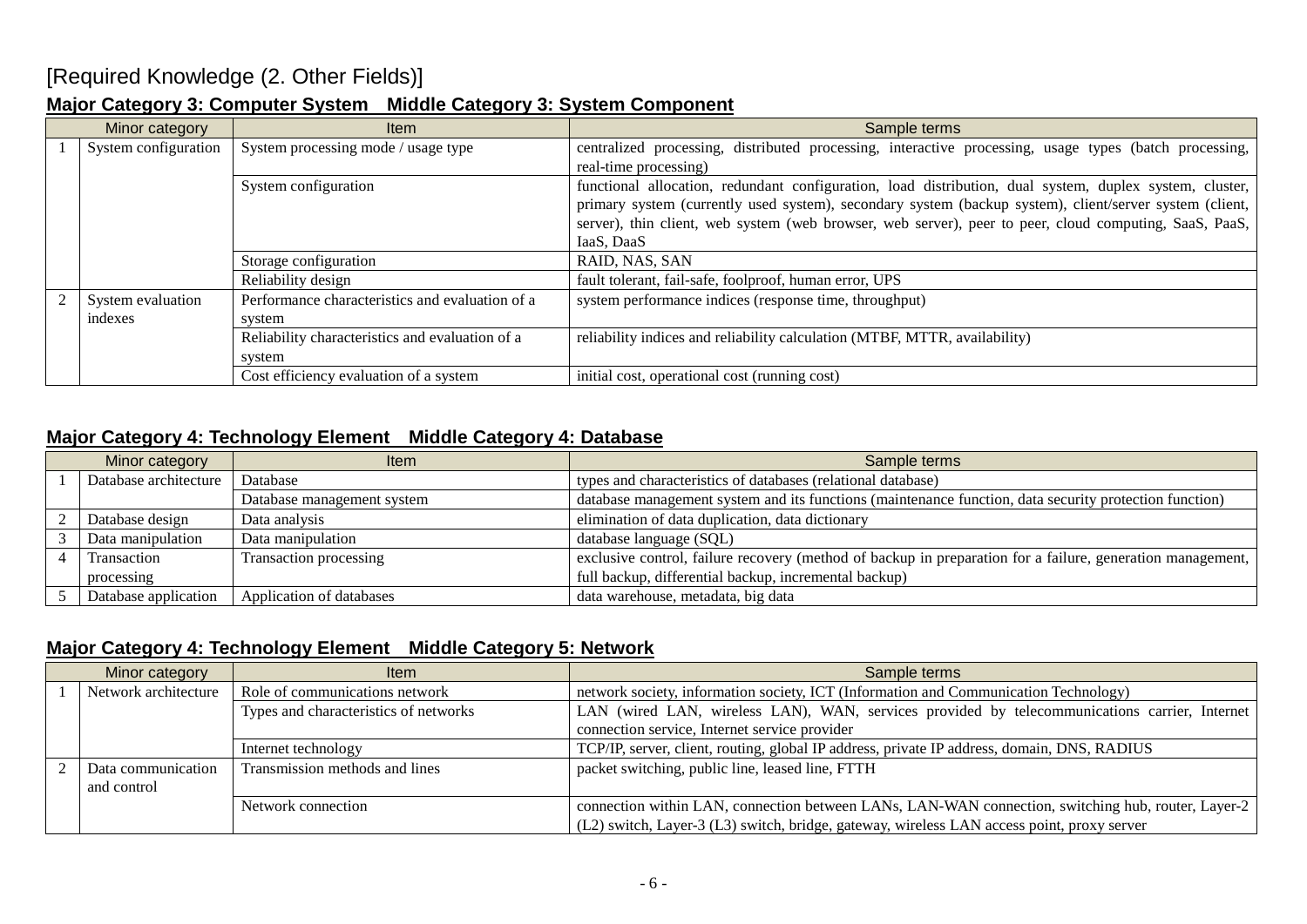| Minor category      | <b>Item</b>                                  | Sample terms                                                                                                 |
|---------------------|----------------------------------------------|--------------------------------------------------------------------------------------------------------------|
| Communications      | Protocols and interfaces                     | IP address, subnet address, subnet mask, MAC address, routing, IPv4, IPv6, port number                       |
| protocols           | (network layer, transport layer)             |                                                                                                              |
|                     | Protocols and interfaces (application layer) | HTTP, HTTPS (HTTP over TLS), SMTP, POP3, IMAP, FTP                                                           |
| Network management  | Network operations management                | operation statistics, fault isolation, fault cause identification, recovery action                           |
|                     | (fault management)                           |                                                                                                              |
| Network application | Internet (e-mail)                            | mail server, mail client (mail software), relay method, broadcast mail, mailing list, mailbox, cc, bcc, MIME |
|                     | Internet (web)                               | web browser, markup languages (HTML, XML), hyperlink, web application software, cookie, domain               |
|                     |                                              | name, URL                                                                                                    |
|                     | Internet (file transfer)                     | FTP server, FTP client, upload, download, online storage                                                     |
|                     | Intranet / Extranet                          | VPN (Virtual Private Network), private IP address, EC (Electronic Commerce), EDI (Electronic Data            |
|                     |                                              | Interchange)                                                                                                 |
|                     | <b>Communication services</b>                | leased line service, circuit switching service, packet switching service, Internet service, IP telephone,    |
|                     |                                              | mobile communication, mobile communication standard (LTE, etc.), tethering, wide-area Ethernet,              |
|                     |                                              | IP-VPN, Internet VPN, VoIP (Voice over Internet Protocol), best effort                                       |

### **Major Category 5: Project Management Middle Category 6: Project Management**

|   | Minor category                    | Item                           | Sample terms                                                                                                                                                                                                                                                            |
|---|-----------------------------------|--------------------------------|-------------------------------------------------------------------------------------------------------------------------------------------------------------------------------------------------------------------------------------------------------------------------|
|   | Project management                | Project management             | PDCA management cycle, project, project management, project environment, project frameworks, project<br>self-management (change management, problem discovery, problem reporting, measures planning,<br>documentation)                                                  |
|   | Project integration<br>management | Project integration management | project integration management, understanding and management of an overall project                                                                                                                                                                                      |
|   | Project stakeholder<br>management | Project stakeholder management | project stakeholder management, stakeholder                                                                                                                                                                                                                             |
|   | Project scope<br>management       | Project scope management       | project scope management, WBS, activity, baseline                                                                                                                                                                                                                       |
|   | Project resources<br>management   | Project resources management   | project resources management and its processes (project team management), staff (project manager, project<br>member, project management team), PMO (Project Management Office), device, equipment, material,<br>software, hardware, external human resources management |
| 6 | Project time<br>management        | Project time management        | project time management and its processes (ordering of activities, estimation of activity period, schedule<br>creation), activity list, PERT (Program Evaluation and Review Technique)                                                                                  |
|   | Project cost<br>management        | Project cost management        | project cost management, cost baseline, cost of resources                                                                                                                                                                                                               |
|   | Project risk<br>management        | Project risk management        | project risk management and its processes (risk identification, risk evaluation, response to risk, risk<br>control), risk                                                                                                                                               |
|   | Project quality<br>management     | Project quality management     | project quality management, failure report                                                                                                                                                                                                                              |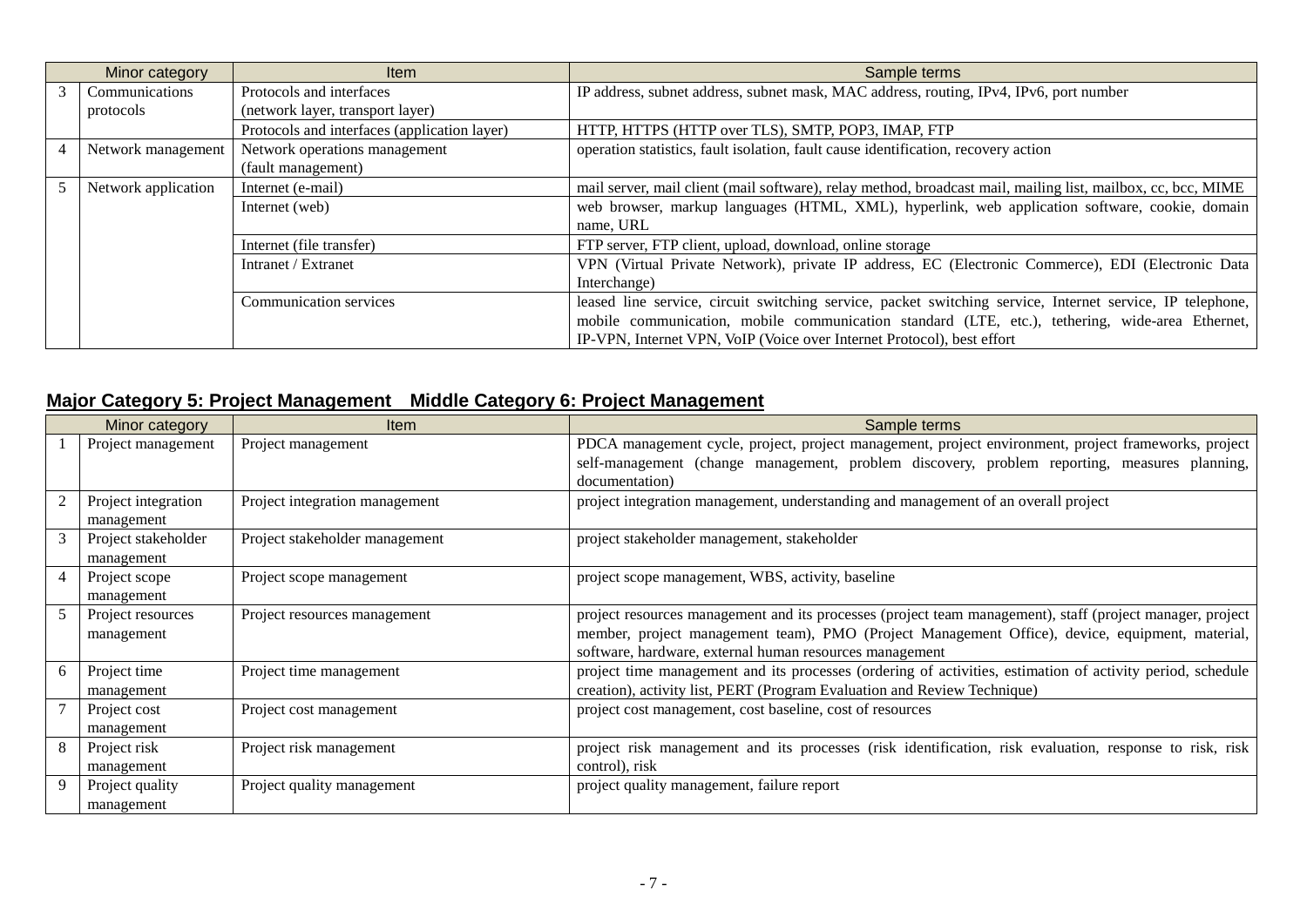|    | Minor category      | ltem                              | Sample terms                                                                                            |
|----|---------------------|-----------------------------------|---------------------------------------------------------------------------------------------------------|
| 10 | Project procurement | Project procurement management    | project procurement management and its processes (procurement planning, supplier selection, procurement |
|    | management          |                                   | management), buyer, supplier, utilization method of external resources                                  |
|    | Project             | Project communications management | project communications management, communication, typical information distribution methods (push, pull, |
|    | communications      |                                   | feedback, e-mail, voicemail, video conference, paper)                                                   |
|    | management          |                                   |                                                                                                         |

## **Major Category 6: Service Management Middle Category 7: Service Management**

|   | Minor category                   | Item                                                                                                  | Sample terms                                                                                                                                                                                                                                                                                                                                              |
|---|----------------------------------|-------------------------------------------------------------------------------------------------------|-----------------------------------------------------------------------------------------------------------------------------------------------------------------------------------------------------------------------------------------------------------------------------------------------------------------------------------------------------------|
|   | Service management               | <b>SLA</b>                                                                                            | SLA (Service Level Agreement), customer satisfaction, service time, response time, service and process<br>performance                                                                                                                                                                                                                                     |
|   | Service design and<br>transition | Service design and transition                                                                         | service acceptance criteria, service design document, non-functional requirements, transition, operational<br>service level agreement, activity and system transition, transition planning, transition rehearsal, transition<br>judgment, notification of transition, transition evaluation, operational test, acceptance test, handover of<br>operations |
|   | Service management               | Service level management                                                                              | service level management, service target, review, service improvement plan, service catalog                                                                                                                                                                                                                                                               |
|   | process                          | Service reporting                                                                                     | service reporting, performance with respect to service target, trend information                                                                                                                                                                                                                                                                          |
|   |                                  | Service continuation and availability management                                                      | service continuation and availability management, service continuation planning, RTO, RPO, recovery<br>(failure recovery, disaster recovery), cold standby, hot standby, availability, reliability, maintainability                                                                                                                                       |
|   |                                  | Capacity management                                                                                   | capacity management, monitoring, management index (CPU utilization, memory utilization, file usage<br>volume, network utilization, etc.), threshold                                                                                                                                                                                                       |
|   |                                  | Supplier management                                                                                   | supplier management, supplier, agreement, internal group, OLA (Operational Level Agreement)                                                                                                                                                                                                                                                               |
|   |                                  | Management of incidents and service requests                                                          | management of incidents and service requests, incident, extent of impact, service request, escalation,<br>workaround, serious incident, near miss                                                                                                                                                                                                         |
|   |                                  | Problem management, configuration management,<br>change control, release and deployment<br>management | problem management (problem, known error, root cause, preventive action, trend analysis), configuration<br>management (asset management), change management (change management, impact on service as a result<br>of change), release and deployment management (association between configuration management and<br>change management)                    |
|   | Service operation                | Service operation                                                                                     | system operations management, operation (system monitoring, operation, status notification, work<br>instructions, operation log), service desk (inquiries from the user)                                                                                                                                                                                  |
| 5 | Facility management              | Facility management                                                                                   | facility management, building/office management, equipment management (power supply, air conditioning<br>equipment, etc.), UPS, security cable wire                                                                                                                                                                                                       |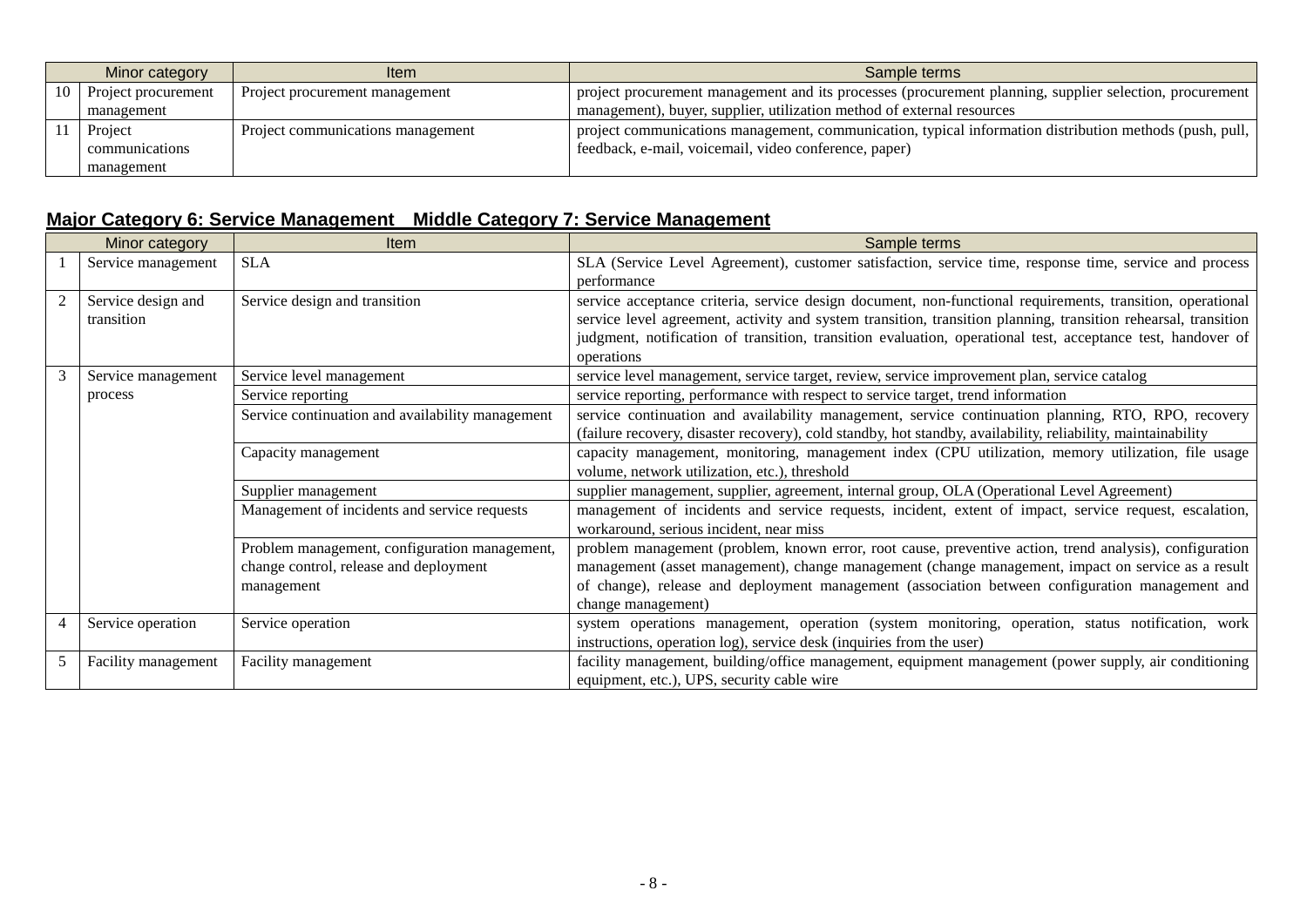| Major Category 6: Service Management Middle Category 8: System Audit |  |  |  |
|----------------------------------------------------------------------|--|--|--|
|----------------------------------------------------------------------|--|--|--|

| Minor category   | <b>Item</b>                              | Sample terms                                                                                                       |
|------------------|------------------------------------------|--------------------------------------------------------------------------------------------------------------------|
| System audit     | Purpose and procedure of system audits   | purpose of system audits, reliability, security, efficiency, effectiveness, audit tasks, system auditability (log, |
|                  |                                          | trace), system audit quality evaluation                                                                            |
|                  | Information security audit               | Information Security Audit Standards, Information Security Management Standards                                    |
|                  | Compliance audit                         | action guideline, ethic, transparency, findings of infringement of rights, finding of problems in the working      |
|                  |                                          | environment                                                                                                        |
| Internal control | Internal control                         | separation of job duties, mutual checks (separation of work), setup of implementation rules, establishment         |
|                  |                                          | of a check system, role played by IT in internal control, risk evaluation and treatment, control activities,       |
|                  |                                          | information and communications, monitoring, response to IT, IT control (IT overall control, IT operation           |
|                  |                                          | processing control), IT governance                                                                                 |
|                  | Evaluation and improvement of compliance | continuous evaluation of the status of compliance with standards and internal/external codes of conduct,           |
|                  |                                          | arrangement of internal control, CSA (Control Self Assessment)                                                     |

### **Major Category 7: System Strategy Middle Category 9: System Strategy**

| Minor category          | <b>Item</b>                                       | Sample terms                                                                                             |
|-------------------------|---------------------------------------------------|----------------------------------------------------------------------------------------------------------|
| Information systems     | Development of information systems strategy       | information computerization committee, computerization promotion system                                  |
| strategy                |                                                   |                                                                                                          |
| <b>Business process</b> | Business process improvement and problem          | workflow system, BPR (Business Process Reengineering), process viewpoint, effective utilization of IT,   |
|                         | solving                                           | improvement in business efficiency through information system utilization, system utilization for        |
|                         |                                                   | communication, SNS (Social Networking Service), use of e-mail for work                                   |
| Solution business       | Types of solution services                        | cloud service, SaaS, PaaS, IaaS, ASP                                                                     |
| System utilization      | System utilization promotion                      | information literacy, data utilization, effective utilization of IT (including IoT, big data, AI, etc.), |
| promotion and           |                                                   | popularization and awareness raising                                                                     |
| evaluation              | Evaluation and verification of information system | ROI (Return on Investment) analysis of information system, evaluation and verification of system         |
|                         | utilization                                       | utilization, understanding of work details and existence of change in the workflow, understanding and    |
|                         |                                                   | evaluation of the operation status of information system, improvement of information system              |
|                         | Information system disposal                       | system life cycle, data erasing                                                                          |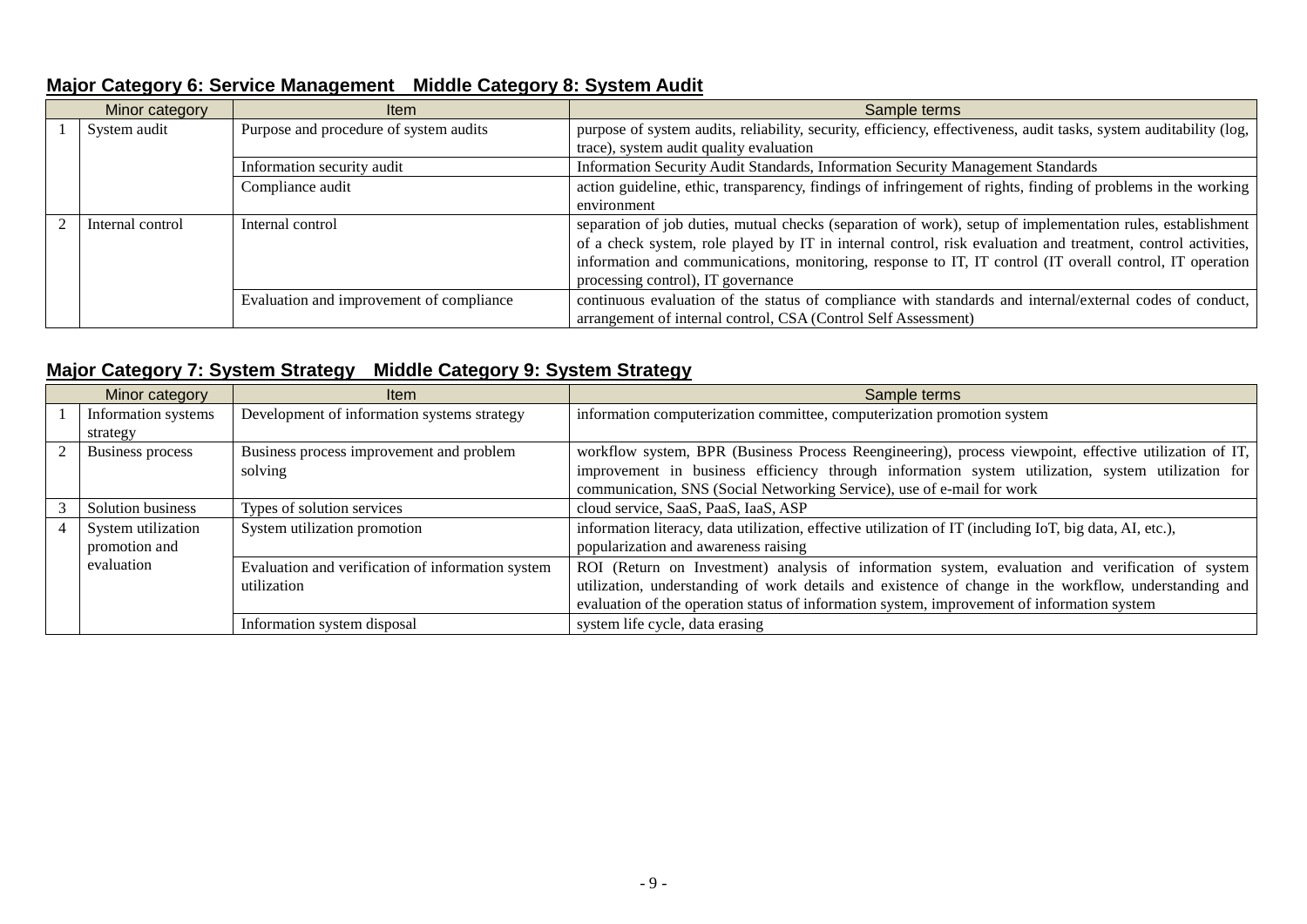|   | Minor category       | <b>Item</b>                                       | Sample terms                                                                                                      |
|---|----------------------|---------------------------------------------------|-------------------------------------------------------------------------------------------------------------------|
|   | Computerization      | Considerations in computerization planning (risk  | risk analysis targets, occurrence frequency/effect/bounds of a risk, details and amount of damage according       |
|   | planning             | analysis of information systems installation)     | to the type of risk, measures against risks (risk avoidance, loss prevention, loss reduction, risk transfer, risk |
|   |                      |                                                   | retention, etc.), loss of property, loss of responsibility, net operating income loss, human loss, risk           |
|   |                      |                                                   | measurement                                                                                                       |
|   | Requirements         | Requirements analysis                             | identification of requirements, analysis of requirements, steps for requirements analysis (user needs study,      |
|   | definition           |                                                   | analysis of investigation details, current state analysis, definition of problems/issues, requirements            |
|   |                      |                                                   | specification)                                                                                                    |
|   |                      | Requirements definition                           | purpose of requirements definition, definition of requirements (operational requirements definition,              |
|   |                      |                                                   | business processing procedure, functional requirements definition, non-functional requirements definition,        |
|   |                      |                                                   | security requirements, information/data requirements)                                                             |
| 3 | Procurement planning | Procurement and procurement planning              | use of external resources (system integrator, SI service provider, outsourcing), management of system assets      |
|   | and implementation   |                                                   | and software assets (license management, configuration management)                                                |
|   |                      | Procurement implementation                        | typical procurement methods, RFI (Request For Information)                                                        |
|   |                      | (procurement methods)                             |                                                                                                                   |
|   |                      | Procurement implementation (request for proposal) | RFP (Request For Proposal), RFQ (Request For Quotation), scope of procurement, system model, service              |
|   |                      |                                                   | requirements, target schedule, contract conditions, vendor management requirements, vendor project                |
|   |                      |                                                   | organization requirements, evaluation of the techniques and track record of the vendor, proposal and              |
|   |                      |                                                   | quotation                                                                                                         |
|   |                      | Procurement implementation (vendor selection)     | proposal evaluation criteria, requirements conformance, breakdown of expenses, schedule by process, final         |
|   |                      |                                                   | delivery deadline                                                                                                 |
|   |                      | Procurement implementation                        | receiving system, cost, receiving time, role allocation of ordering party and vendor company, model               |
|   |                      | (conclusion of a contract)                        | contract for software development outsourcing, information system/model transaction contract, intellectual        |
|   |                      |                                                   | property right license agreement                                                                                  |

### **Major Category 7: System Strategy Middle Category 10: System Planning**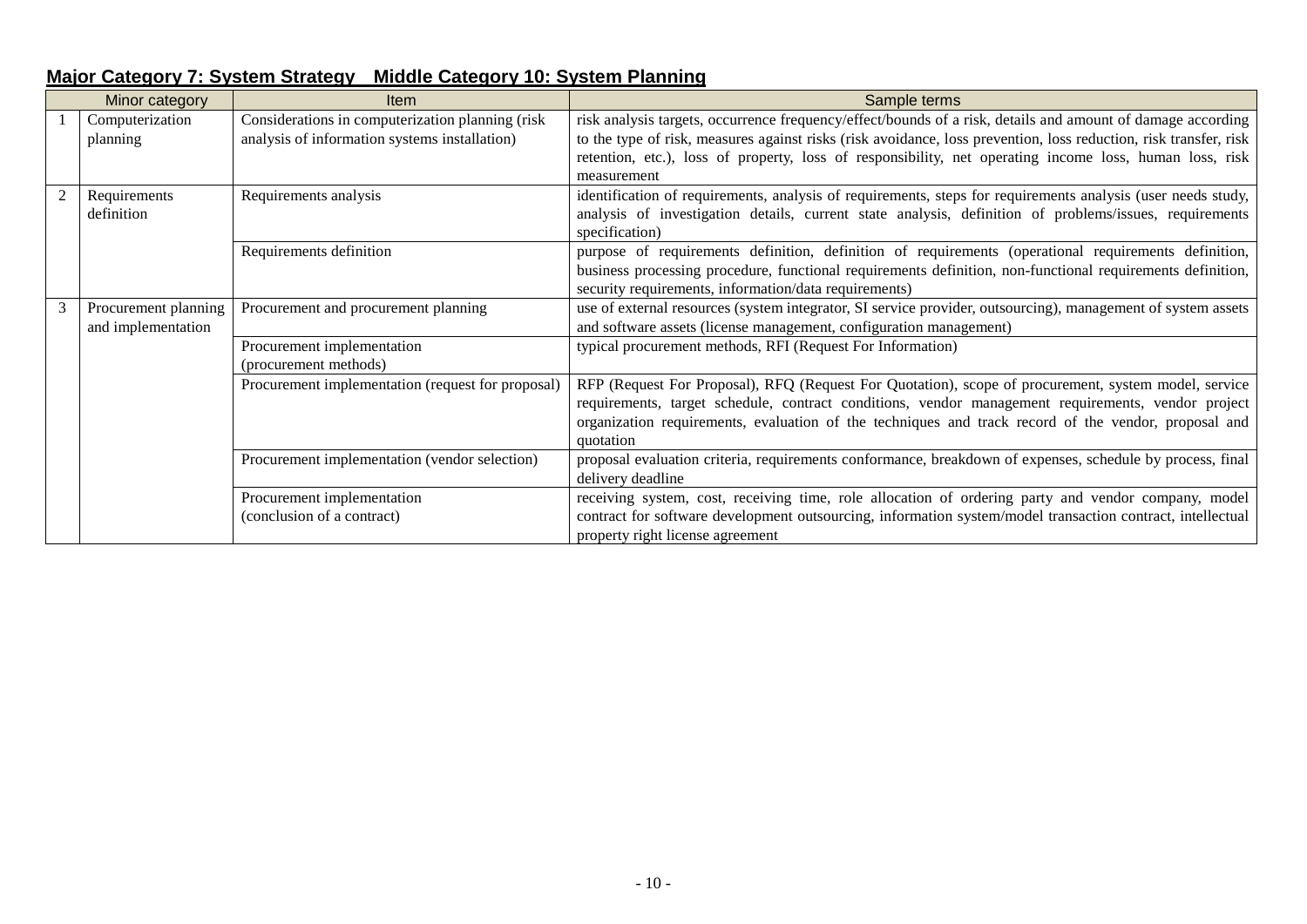|               | Minor category                        | <b>Item</b>                                                              | Sample terms                                                                                                                                                                                                 |
|---------------|---------------------------------------|--------------------------------------------------------------------------|--------------------------------------------------------------------------------------------------------------------------------------------------------------------------------------------------------------|
|               | Management and<br>organization theory | Business management (business management /<br>management organization)   | PDCA, CEO (Chief Executive Officer), CIO (Chief Information Officer), CISO (Chief Information<br>Security Officer), CPO (Chief Privacy Officer)                                                              |
|               |                                       | Business management (human resources<br>management / behavioral science) | case study, e-Learning, leadership, communication                                                                                                                                                            |
|               |                                       | Business management (risk management)                                    | BCP (Business Continuity Plan), BCM (Business Continuity Management), BIA (Business Impact<br>Analysis)                                                                                                      |
|               |                                       | Computer literacy                                                        | computer literacy                                                                                                                                                                                            |
|               | OR and IE                             | Inspection techniques and quality control<br>techniques                  | sampling, simulation, seven QC tools, new seven QC tools                                                                                                                                                     |
|               |                                       | Analysis of business operation and operational<br>planning               | data mining, brainstorming, Delphi method, decision tree                                                                                                                                                     |
| $\mathcal{R}$ | Accounting and<br>financial affairs   | Corporate activities and accounting                                      | fixed cost, variable cost, cost, profit, gross profit, operating profit, variable cost ratio, break-even point,<br>depreciation, lease, rental                                                               |
|               |                                       | Financial statements                                                     | balance sheet, cash flow statement, assets (net assets, current assets, fixed assets, deferred assets, tangible<br>assets, intangible assets), liability (current liability, fixed liability), current ratio |

# **Major Category 8: Corporate and Legal Affairs Middle Category 11: Legal Affairs**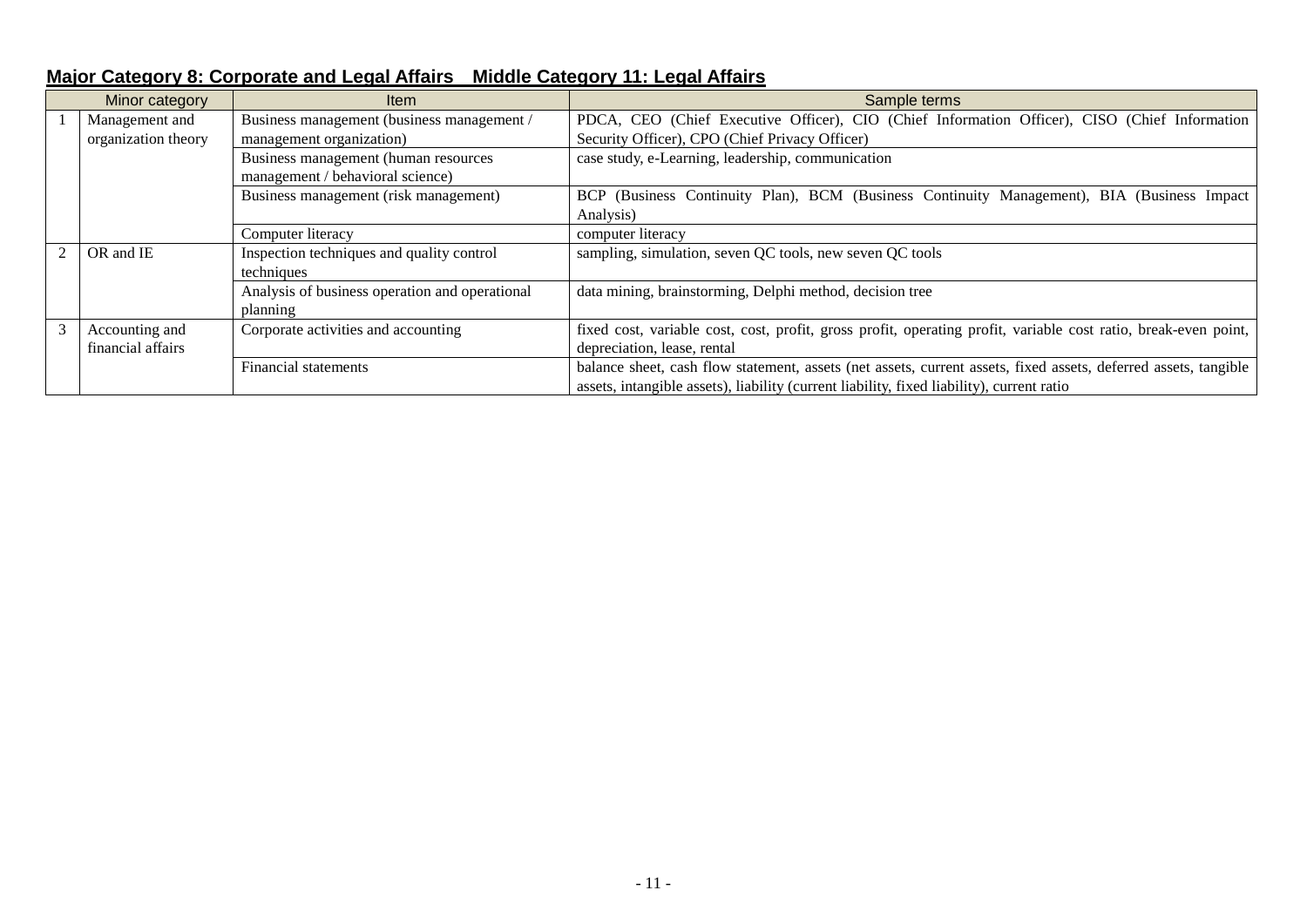# [Required Skills]

In 'Required skills' column below, "to *do something*" refers to performing some parts of the activities independently.

| Major item                                                          | Minor item                                                                          | <b>Required skills</b>                                                                                                                                                                                                                                                                                                                                                                                                                                                                                                                                                                                                                                                                                                           | Sample terms                                                                                                                                                                                                                                                     |
|---------------------------------------------------------------------|-------------------------------------------------------------------------------------|----------------------------------------------------------------------------------------------------------------------------------------------------------------------------------------------------------------------------------------------------------------------------------------------------------------------------------------------------------------------------------------------------------------------------------------------------------------------------------------------------------------------------------------------------------------------------------------------------------------------------------------------------------------------------------------------------------------------------------|------------------------------------------------------------------------------------------------------------------------------------------------------------------------------------------------------------------------------------------------------------------|
|                                                                     |                                                                                     | I Items concerning planning of information security management and information security requirements                                                                                                                                                                                                                                                                                                                                                                                                                                                                                                                                                                                                                             |                                                                                                                                                                                                                                                                  |
| Planning of Information<br><b>Assets Management</b>                 | 1-1 Identification of information<br>assets and clarification of<br>value           | To understand the necessity, methods, and procedures of identifying the<br>information assets used in the department (such as the information system, data,<br>documents, facility, personnel, etc.), to understand the necessity, methods, and<br>procedures of clarifying their values (importance) from the three aspects of<br>confidentiality, integrity, and availability, and to clarify the value through close<br>investigation of documents and hearing.                                                                                                                                                                                                                                                               | information assets, value<br>(importance), three<br>characteristics (confidentiality,<br>integrity, availability)                                                                                                                                                |
|                                                                     | 1-2 Clarification of management<br>responsibility and<br>permissible range of usage | To understand the role of the person responsible for management of information<br>assets, and to examine the management policy and management system of<br>information assets in the department.<br>Also, to understand the necessity, methods, and procedures of acceptance and<br>confirmation of information assets, clarification of the permissible range of usage,<br>and change and disposal management on the basis of policies decided by the<br>organization and department, and to consider and propose rules of them by<br>himself/herself.                                                                                                                                                                          | information assets acceptance,<br>change management, usage<br>management, disposal<br>management, management<br>system                                                                                                                                           |
|                                                                     | 1-3 Creation of information<br>assets ledger                                        | To understand the necessity, methods, and procedures of creating an information<br>assets ledger, and to create the information assets ledger.                                                                                                                                                                                                                                                                                                                                                                                                                                                                                                                                                                                   | information assets ledger,<br>inventory-taking of assets                                                                                                                                                                                                         |
| <b>Information Security Risk</b><br>Assessment and Risk<br>Response | 2-1 Identification, analysis, and<br>evaluation of risks                            | To understand concepts and techniques of analyzing threats, vulnerabilities, and<br>values of information assets used the department from the aspects of physical,<br>technical, and human factors, and estimating the size of the risk by understanding<br>the frequency of occurrence and the result of occurrence of the event quantitatively<br>and qualitatively, and to perform evaluation on the basis of the risk acceptance<br>standard decided by the organization.<br>Also, to identify new risks accompanying the occurrence of new types of<br>threats, changes in the information system, and changes in the organization, and to<br>evaluate them in the same way.                                                | threat, vulnerability, cyberattacks<br>(targeted attack, zero-day attack,<br>etc.) value of assets, physical<br>factors, technical factors, human<br>factors, ease of occurrence of an<br>event, consequences (extent of<br>damage), risk acceptance<br>standard |
|                                                                     | 2-2 Consideration of measures<br>against risks                                      | To understand the concept, necessity, methods, and procedures of risk response<br>for all identified, analyzed, and evaluated risks based on each of the categories of<br>physical, human (administrative), and technical measures, and to consider<br>measures against risks. Also to identify the current implementation status of the<br>considered measures.<br>To understand the size of risks, cost required for implementing the measures<br>against risks, and the concepts, methods, and procedures of the action to be taken<br>against the risks that remain even after taking measures, and to consider the<br>priority of measures against risks (including the view of whether or not the risks<br>are tolerable). | measures against risks, physical<br>measures, human<br>(administrative) measures,<br>technical measures, residual risks                                                                                                                                          |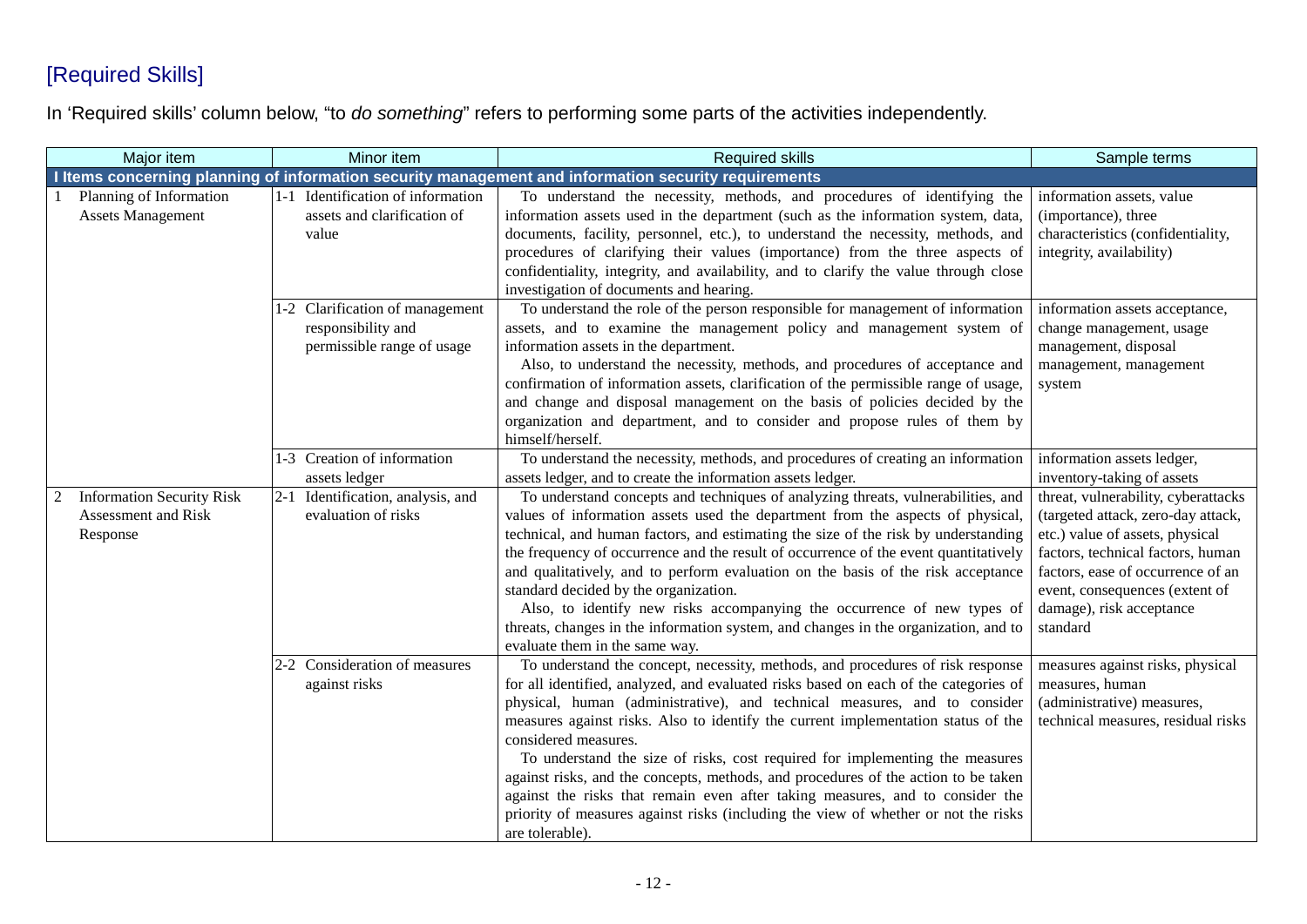| Major item                                                                                                        | Minor item                                                                                                            | <b>Required skills</b>                                                                                                                                                                                                                                                                                                                                                                                                                                                                                                                                                                                                                                                                                                                                                                                                                                                                                                                    | Sample terms                                                                                                                                                                                                    |
|-------------------------------------------------------------------------------------------------------------------|-----------------------------------------------------------------------------------------------------------------------|-------------------------------------------------------------------------------------------------------------------------------------------------------------------------------------------------------------------------------------------------------------------------------------------------------------------------------------------------------------------------------------------------------------------------------------------------------------------------------------------------------------------------------------------------------------------------------------------------------------------------------------------------------------------------------------------------------------------------------------------------------------------------------------------------------------------------------------------------------------------------------------------------------------------------------------------|-----------------------------------------------------------------------------------------------------------------------------------------------------------------------------------------------------------------|
|                                                                                                                   | 2-3 Development of a risk<br>response plan                                                                            | To understand the purpose of creating a risk response plan and the content to be<br>specified (such as the implementation items, resources, responsible persons,<br>scheduled time of completion, and evaluation method of implementation results)<br>on the basis of the priority of the considered measures against risks and to develop<br>the risk response plan.                                                                                                                                                                                                                                                                                                                                                                                                                                                                                                                                                                     | risk control, risk hedge, risk<br>financing, computerization<br>insurance, risk avoidance, risk<br>sharing (risk transfer, risk<br>diversification), risk retention,<br>risk aggregation, risk response<br>plan |
| Presentation of Information<br><b>Security Requirements</b><br>Concerning Information<br>Assets                   | 3-1 Physical and environmental<br>security                                                                            | To understand the concept and mechanism of physical and environmental<br>security for protecting the information assets, thereby to consider the method of<br>entrance and exit control for offices, method of carry-in and carry-out control of<br>information assets, method of physical protection of the network, and scope of<br>intended objects (including mobile devices) for which information security needs<br>to be maintained, and to compile the requirements on the basis of the risk response<br>plan.                                                                                                                                                                                                                                                                                                                                                                                                                    | entrance and exit control method,<br>carry-in and carry-out control,<br>network, mobile device                                                                                                                  |
|                                                                                                                   | 3-2 Technical and operational<br>security concerning the<br>information system of the<br>department                   | To understand the concept and mechanism of technical and operational security<br>for protecting the information assets, and to compile the requirements on the basis<br>of the risk response plan while receiving the technical support from the<br>information system department.<br>The requirements include the items described below:<br>Business requirements concerning access control, user access management, user<br>responsibility<br>Information security requirements concerning the information system developed<br>and acquired in the department, information security in the development and<br>support process, and handling of test data, etc.<br>Procedures and responsibility of operation<br>Also, if necessary, to compile and propose the requirements for the information<br>system to be used by the department among the information systems owned by the<br>information system department, in the same manner. | access control, business<br>requirements, user access<br>management, information<br>security requirements,<br>development and support<br>process, acceptance test, test data                                    |
| Presentation of Information<br>Security Requirements for<br>Continual Assurance of<br><b>Information Security</b> | 4-1 Presentation of Information<br>Security Requirements for<br>Continual Assurance of<br><b>Information Security</b> | To understand the information security requirements necessary for continuously<br>ensuring information security of the department at the time of occurrence of a<br>failure or disaster, and to confirm that the requirements have been incorporated<br>into the business continuity plan. Also to propose improvements (incorporating the<br>requirements in the plan, specifying additional procedures, and documenting them)<br>in case the requirements are excessive or insufficient.                                                                                                                                                                                                                                                                                                                                                                                                                                                | failure, disaster, business<br>continuity management,<br>information security continuity                                                                                                                        |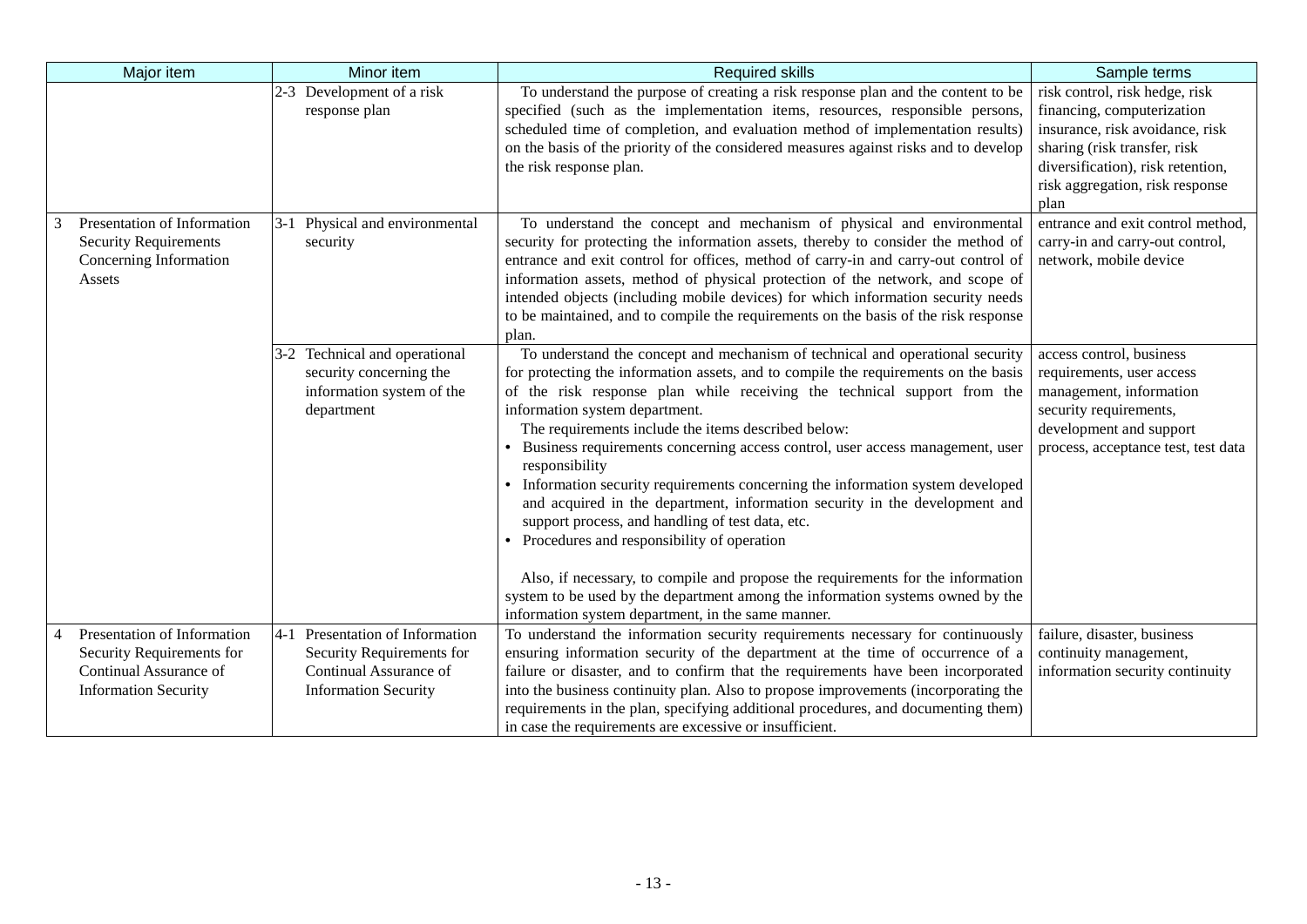| Major item                                              | Minor item                                                    | <b>Required skills</b>                                                                                                                                                                  | Sample terms                                                      |
|---------------------------------------------------------|---------------------------------------------------------------|-----------------------------------------------------------------------------------------------------------------------------------------------------------------------------------------|-------------------------------------------------------------------|
|                                                         |                                                               | Il Items concerning operation and continual improvement of information security management                                                                                              |                                                                   |
| Management of Information<br>Assets                     | 5-1 Maintenance and<br>management of the                      | To understand the content to be described in the information assets ledger, and<br>the necessity and procedures of maintenance and management of the ledger,                            | information security policy,<br>acceptance of information assets, |
|                                                         | information assets ledger                                     | thereby to appropriately reflect the acceptance, deployment, change in the<br>administrator, change in the configuration, transfer to another department, and                           | deployment, change in<br>administrator, change in                 |
|                                                         |                                                               | disposal of the information assets in accordance with the internal regulations of the                                                                                                   | configuration, transfer to another                                |
|                                                         |                                                               | organization including the information security policy (hereinafter, "the<br>information security regulations"), and the rules specified by the department, and                         | department, disposal                                              |
|                                                         |                                                               | to perform maintenance and management of the information assets ledger.                                                                                                                 |                                                                   |
|                                                         | 5-2 Management of media                                       | To understand the methods and procedures of management of portable media (carrying                                                                                                      | carry in/out media, disposal,                                     |
|                                                         |                                                               | in/out to/from the office in the department, and disposing of) necessary for preventing the<br>occurrence of an information security incident (hereinafter, "incident"), and to provide | portable media (USB memory,<br>DVD, hard disk, etc.)              |
|                                                         |                                                               | advice for enabling the members of the department to appropriately implement the                                                                                                        |                                                                   |
|                                                         |                                                               | predetermined procedures.                                                                                                                                                               |                                                                   |
|                                                         | 5-3 Recording of usage status                                 | To understand the necessity, methods, and procedures of managing the<br>information assets, thereby to identify the usage status of the target assets and track                         | deployment of information<br>assets, administrator, change in     |
|                                                         |                                                               | their deployment, administrator, and change in configuration, and to record the                                                                                                         | configuration                                                     |
|                                                         |                                                               | usage status of the information assets.                                                                                                                                                 |                                                                   |
| Assurance of Information<br>6                           | 6-1 Protection from malware                                   | To understand the types of malware and the purpose and mechanism of                                                                                                                     | malware, computer virus, Trojan                                   |
| Security during Use of the<br>Information System of the |                                                               | protection of information assets from malware, to deepen the understanding of the                                                                                                       | horse, worm, anti-virus software                                  |
| Department                                              |                                                               | members of the department regarding anti-malware and anti-virus software, and to<br>promote compliance with information security regulations.                                           |                                                                   |
|                                                         | 6-2 Backup                                                    | To understand the concept, methods, and procedures of backup for preventing                                                                                                             | backup (acquisition cycle,                                        |
|                                                         |                                                               | loss of important data, to deepen the understanding of the members of the                                                                                                               | storage location), restore                                        |
|                                                         |                                                               | department regarding the importance of backup, and to promote implementation of<br>backup in accordance with the information security regulations.                                      |                                                                   |
|                                                         | 6-3 Acquisition and monitoring                                | To understand the types of logs related to the information system, such as the                                                                                                          | log monitoring, log record, log                                   |
|                                                         | of logs                                                       | system log, system error log, alarm record, usage status log, etc., and the purpose                                                                                                     | analysis, storage method                                          |
|                                                         |                                                               | of acquiring the logs, and to monitor information security accidents and                                                                                                                |                                                                   |
|                                                         |                                                               | information security violations such as unauthorized intrusions on the basis of the                                                                                                     |                                                                   |
|                                                         |                                                               | relevant records and periodic analysis.                                                                                                                                                 |                                                                   |
|                                                         | 6-4 Maintenance of information<br>security during transfer of | To understand the concept and mechanism of maintenance of information<br>security during information transfer, and to perform management of checking the                                | e-mail, file, referable websites,<br>carry in/out devices         |
|                                                         | information                                                   | content of the information transferred by the member of the department,                                                                                                                 |                                                                   |
|                                                         |                                                               | controlling the referable websites, and controlling of carrying in/out devices in                                                                                                       |                                                                   |
|                                                         |                                                               | accordance with information security regulations and the functions provided by the                                                                                                      |                                                                   |
|                                                         | 6-5 Vulnerability management                                  | information system.<br>To understand the concept, necessity, methods, and procedures of vulnerability                                                                                   | vulnerability management, patch                                   |
|                                                         |                                                               | management, and to obtain patch information on the basis of the usage status of the                                                                                                     | management, patch application                                     |
|                                                         |                                                               | information system of the department, and to promote patch application on the                                                                                                           | standard                                                          |
|                                                         |                                                               | basis of the patch application criteria specified by the organization.                                                                                                                  |                                                                   |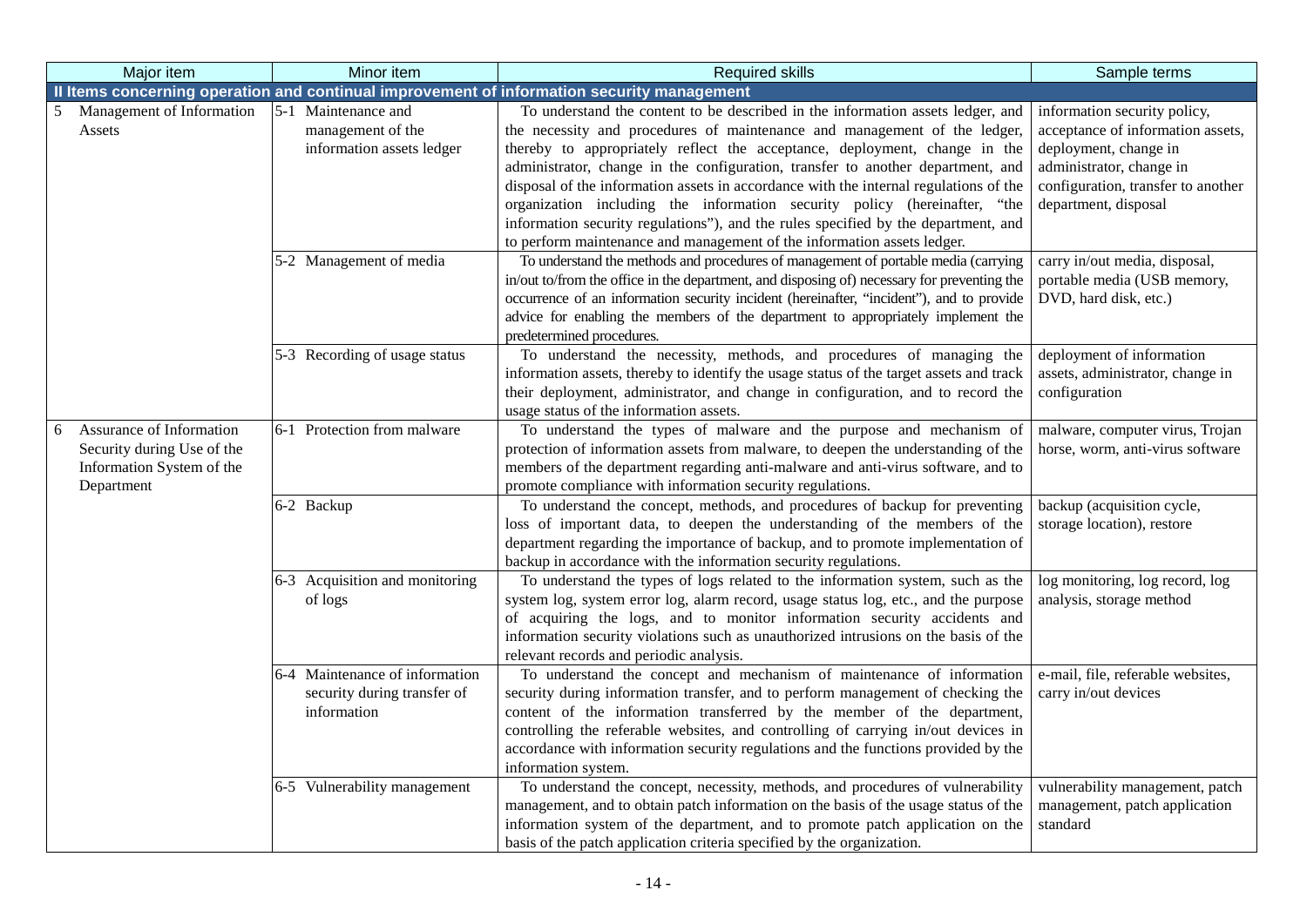| Major item                                                             | Minor item                                                                                         | <b>Required skills</b>                                                                                                                                                                                                                                                                                                                                                                                                                                                                                                                                                                                                                                                                                                                                                                                                                                                                                                                                                       | Sample terms                                                                                                                                        |
|------------------------------------------------------------------------|----------------------------------------------------------------------------------------------------|------------------------------------------------------------------------------------------------------------------------------------------------------------------------------------------------------------------------------------------------------------------------------------------------------------------------------------------------------------------------------------------------------------------------------------------------------------------------------------------------------------------------------------------------------------------------------------------------------------------------------------------------------------------------------------------------------------------------------------------------------------------------------------------------------------------------------------------------------------------------------------------------------------------------------------------------------------------------------|-----------------------------------------------------------------------------------------------------------------------------------------------------|
|                                                                        | 6-6 User access management                                                                         | To understand the concept, necessity, methods, and procedures of management<br>of access to the information system, offices, and other information assets, and to<br>periodically ensure that the access rights assigned to the department members are<br>set appropriately by reflecting changes in the relevant duty and personnel changes<br>including employment and retirement.                                                                                                                                                                                                                                                                                                                                                                                                                                                                                                                                                                                         | authentication method, password,<br>password strength, change cycle,<br>change method, biometric<br>authentication, IC card, token,<br>access right |
|                                                                        | 6-7 Inspection of operational<br>status                                                            | To understand the necessity, methods, and procedures of inspection of the<br>operational status of the information system in the department, and to confirm that<br>information security is assured in accordance with the information security<br>regulations.<br>Also, to report to and consult the superior when an inappropriate item is<br>detected, and to take actions appropriately.                                                                                                                                                                                                                                                                                                                                                                                                                                                                                                                                                                                 | information security policy,<br>monitoring, measurement,<br>analysis, evaluation, vulnerability<br>inspection, intrusion inspection                 |
| Assurance of Information<br>Security during Outsourcing<br>of Business | 7-1 Investigation of information<br>security at the outsourcing<br>contractor's end                | To understand the necessity, methods, and procedures of investigation of<br>information security at the outsourcing contractor's end, and to check beforehand<br>the differences in the information security requirements demanded of the<br>outsourcing contractor, such as the information handling rules, and the actual<br>conditions at the outsourcing contractor's end in cooperation with the person in<br>charge of the contract.<br>Also, if corrections are needed on the basis of the results of prior check of the<br>actual conditions at the outsourcing contractor's end, and to make adjustments<br>with the outsourcing contractor in cooperation with the person in charge of the<br>contract, including the method, time period, and costs for the measures to be taken.<br>And to check that information security is assured at the time of the start and during<br>the update of outsourcing in cooperation with the person in charge of the contract. | outsourcing contractor<br>management, information<br>handling rules, information<br>security requirements                                           |
|                                                                        | 7-2 Implementation of<br>information security<br>management at the<br>outsourcing contractor's end | To understand the necessity, methods, and procedures of performing information<br>security management at the outsourcing contractor's end, and to perform<br>explanation of information security requirements relevant to the outsourced task to<br>the responsible person of the outsourcing contract and elimination of the<br>discrepancies with the content of the contract in cooperation with the person in<br>charge of the contract.<br>To check the implementation status of fraud prevention and protection of<br>confidentiality after the conclusion of the contract in cooperation with the person<br>in charge of the contract.<br>If there are discrepancies between the actual conditions of the outsourced task<br>and the contents of the contract, to perform the clarification of the reasons and<br>solutions for the discrepancies and the corrective measures in cooperation with the<br>person in charge of the contract.                            | outsourcing contractor<br>management, prevention of<br>unauthorized acts and protection<br>of confidentiality, confidentiality<br>agreement         |
|                                                                        | 7-3 End of outsourcing                                                                             | To understand the concept of the measures that need to be taken when<br>outsourcing finishes, and to provide instructions of performing of collection or<br>disposal of the material and data presented to the outsourcing contractor, and to<br>check the results in cooperation with the person in charge of the contract.                                                                                                                                                                                                                                                                                                                                                                                                                                                                                                                                                                                                                                                 | receiving inspection, disposal,<br>system life cycle, data erasing                                                                                  |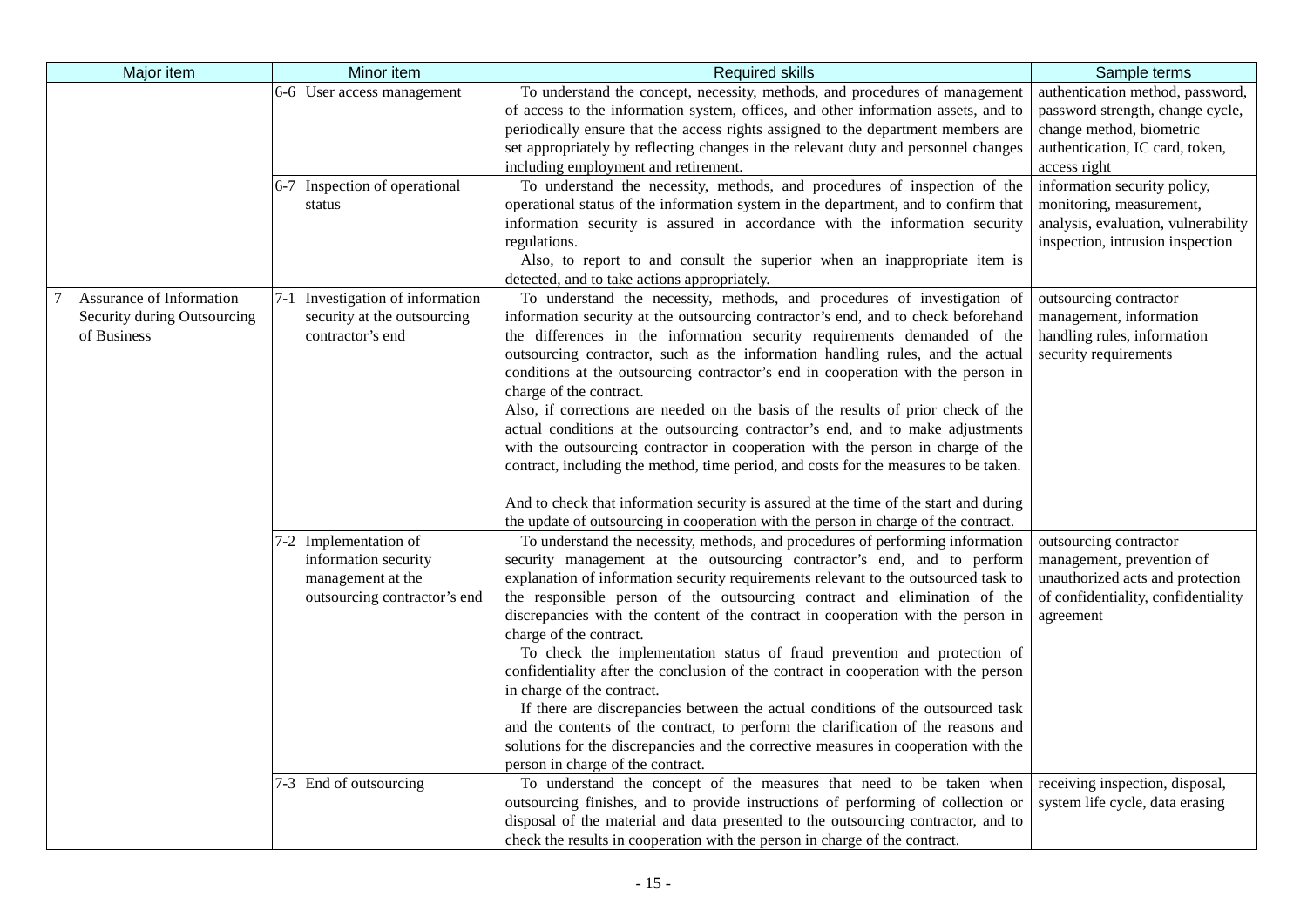|   | Major item                | Minor item                                   | <b>Required skills</b>                                                                                                                                            | Sample terms                       |
|---|---------------------------|----------------------------------------------|-------------------------------------------------------------------------------------------------------------------------------------------------------------------|------------------------------------|
|   |                           |                                              | To compile the status of collection or disposal of the material and data from the                                                                                 |                                    |
|   |                           |                                              | outsourcing contractor, and to report it to the superior.                                                                                                         |                                    |
|   | Management of Information | 8-1 Detection                                | To understand the methods and procedures for detecting an information security                                                                                    | information security event,        |
|   | Security Incident         |                                              | incident, and to detect an incident from among the information security events.                                                                                   | information security incident,     |
|   |                           |                                              |                                                                                                                                                                   | incident response                  |
|   |                           | 8-2 Initial processing                       | To understand the concept, methods, and procedures of the initial processing of                                                                                   | information security incident,     |
|   |                           |                                              | an information security incident, and to perform the items described below:                                                                                       | incident response, accident        |
|   |                           |                                              | • Contacting the superiors and the relevant departments when an incident is                                                                                       |                                    |
|   |                           |                                              | detected, and seeking instructions                                                                                                                                |                                    |
|   |                           |                                              | Considering the priority of the measures to be taken in view of the size and                                                                                      |                                    |
|   |                           |                                              | scope of the impact of the accident upon receiving the instruction as described                                                                                   |                                    |
|   |                           |                                              | above, and proposing and implementing measures to avoid expansion of                                                                                              |                                    |
|   |                           |                                              | damage                                                                                                                                                            |                                    |
|   |                           |                                              | • Recording the initial processing for the accident, and reporting the status                                                                                     |                                    |
|   |                           | 8-3 Analysis and recovery                    | To understand the concept, methods, and procedures of analysis and recovery of                                                                                    | operation record, access record,   |
|   |                           |                                              | an information security incident, and to perform the items described below:                                                                                       | isolation of the cause             |
|   |                           |                                              | • Investigating the status and scope of harm caused by the accident in cooperation                                                                                |                                    |
|   |                           |                                              | with the information system department, and evaluating the damage and impact                                                                                      |                                    |
|   |                           |                                              | • Identifying the cause of the accident on the basis of the security information,                                                                                 |                                    |
|   |                           |                                              | various types of information on the accident, operation records collected in the                                                                                  |                                    |
|   |                           |                                              | department, and access records                                                                                                                                    |                                    |
|   |                           | 8-4 Proposal and implementation              | To understand the concept of prevention of recurrence of information security                                                                                     | recurrence prevention, revision of |
|   |                           | of preventive measures<br>against recurrence | incidents, and to consider permanent preventive measures against recurrence so<br>that the same accident may not occur again.                                     | business procedures                |
|   |                           | 8-5 Collection of evidence                   | To understand the concept, methods, and procedures of collection of evidence of                                                                                   |                                    |
|   |                           |                                              |                                                                                                                                                                   | evidence, digital forensics        |
|   |                           |                                              | the information security incident, and to identify, collect, acquire, and maintain<br>information that could be used as evidence in accordance with predetermined |                                    |
|   |                           |                                              | procedures.                                                                                                                                                       |                                    |
| 9 | Improvement in Awareness  | 9-1 Education and training on                | To understand the importance of raising awareness about information security,                                                                                     | information security policy,       |
|   | of Information Security   | information security                         | and education and training necessary for raising awareness, and to perform the                                                                                    | information security awareness,    |
|   |                           |                                              | items described below:                                                                                                                                            | education and training plan,       |
|   |                           |                                              | • Considering and proposing an education and training plan for understanding the                                                                                  | education material, evaluation of  |
|   |                           |                                              | information security policy, the organizational policy and procedure for the                                                                                      | result                             |
|   |                           |                                              | duties, and issues and impacts of information security                                                                                                            |                                    |
|   |                           |                                              | • Supporting the education and training provided by the organization to the                                                                                       |                                    |
|   |                           |                                              | departments                                                                                                                                                       |                                    |
|   |                           | 9-2 Advice on information                    | To understand the methods and procedures of advice on information security,                                                                                       | FAQ, knowledge                     |
|   |                           | security                                     | and to offer advice to the members of the department for performing operation                                                                                     |                                    |
|   |                           |                                              | while maintaining the information security.                                                                                                                       |                                    |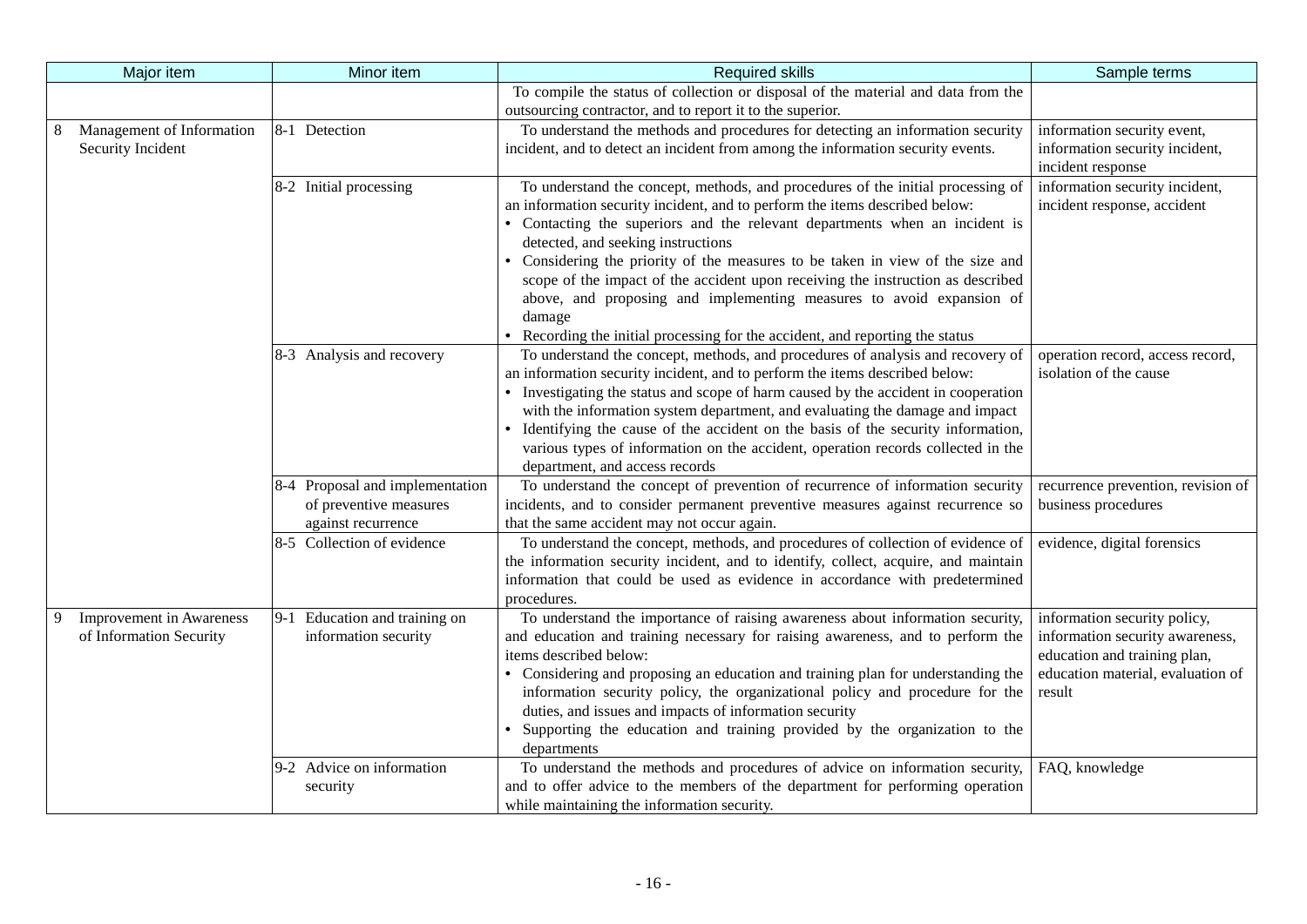| Major item                                                               | Minor item                                                     | <b>Required skills</b>                                                                                                                                                                                                                                                                                                                                                                                                                                                                                                                                                                                                                                                                                                                                                                                                                                                                  | Sample terms                                                                                                                                                                    |
|--------------------------------------------------------------------------|----------------------------------------------------------------|-----------------------------------------------------------------------------------------------------------------------------------------------------------------------------------------------------------------------------------------------------------------------------------------------------------------------------------------------------------------------------------------------------------------------------------------------------------------------------------------------------------------------------------------------------------------------------------------------------------------------------------------------------------------------------------------------------------------------------------------------------------------------------------------------------------------------------------------------------------------------------------------|---------------------------------------------------------------------------------------------------------------------------------------------------------------------------------|
|                                                                          | 9-3 Prevention of information<br>leakage due to internal fraud | To understand the concept of prevention of information leakage due to internal<br>fraud, and to take each of the measures, namely deterrence, prevention, and<br>detection, in accordance with the guidelines on prevention of internal fraud<br>stipulated by the organization.                                                                                                                                                                                                                                                                                                                                                                                                                                                                                                                                                                                                        | education and training plan,<br>guidelines on prevention of<br>internal fraud, fraud triangle<br>(opportunity, motivation,<br>rationalization), situational crime<br>prevention |
| 10 Maintaining Compliance                                                | 10-1 Guidance to compliance                                    | To understand the concept of maintaining compliance (guidance to compliance)<br>and to perform the items described below:<br>· Notifying the target laws, standards, norms, and information security<br>regulations to the relevant persons, and working toward their general awareness<br>in accordance with the annual education plan stipulated by the organization so<br>that thorough compliance of the related laws, standards, norms, and information<br>security regulations may be ensured<br>• Implementing recurrent transmission (recurrent education) so that awareness<br>about compliance may be established                                                                                                                                                                                                                                                             | information security policy,<br>compliance, laws, standards,<br>information ethics regulations                                                                                  |
|                                                                          | 10-2 Evaluation and improvement<br>of compliance status        | To understand the concept of maintaining compliance (evaluation and<br>improvement of compliance status), and to perform the items described below:<br>• Responding to the inspection and evaluation of the compliance status of the<br>laws, standards, norms, and information security regulations, conducted<br>periodically by one's own department or the business operations audit<br>department<br>• Cooperating with the information security audit conducted by a third party<br>(including external parties), arranging the necessary documents, and responding<br>to interviews<br>• Compiling and implementing the measures necessary for improvement as an<br>activity plan based on the findings of the audit department                                                                                                                                                  | information security audit,<br>internal audit, self-inspection,<br>findings in the audit                                                                                        |
| 11 Continual Improvement of<br><b>Information Security</b><br>Management | 11-1 Arrangement and analysis of<br>problems                   | To understand the concept of continual improvement of information security<br>management (arrangement and analysis of problems), and to perform the items<br>described below:<br>• Arranging the problems that could occur during the operation of information<br>security (such as repulsion by a user, successive appearance of persons violating<br>information security as a result of unrealistic rules, etc.), extracting the relevant<br>parts of the information security regulations, and confirming appropriateness of<br>the current regulations<br>• Extracting the relevant parts of the information security regulations, and<br>confirming appropriateness of the current regulations upon introduction of a<br>new information security technology or a new information system<br>Confirming that information security is assured when an information system is<br>used | information security policy,<br>analysis of business operations,<br>review techniques, brainstorming                                                                            |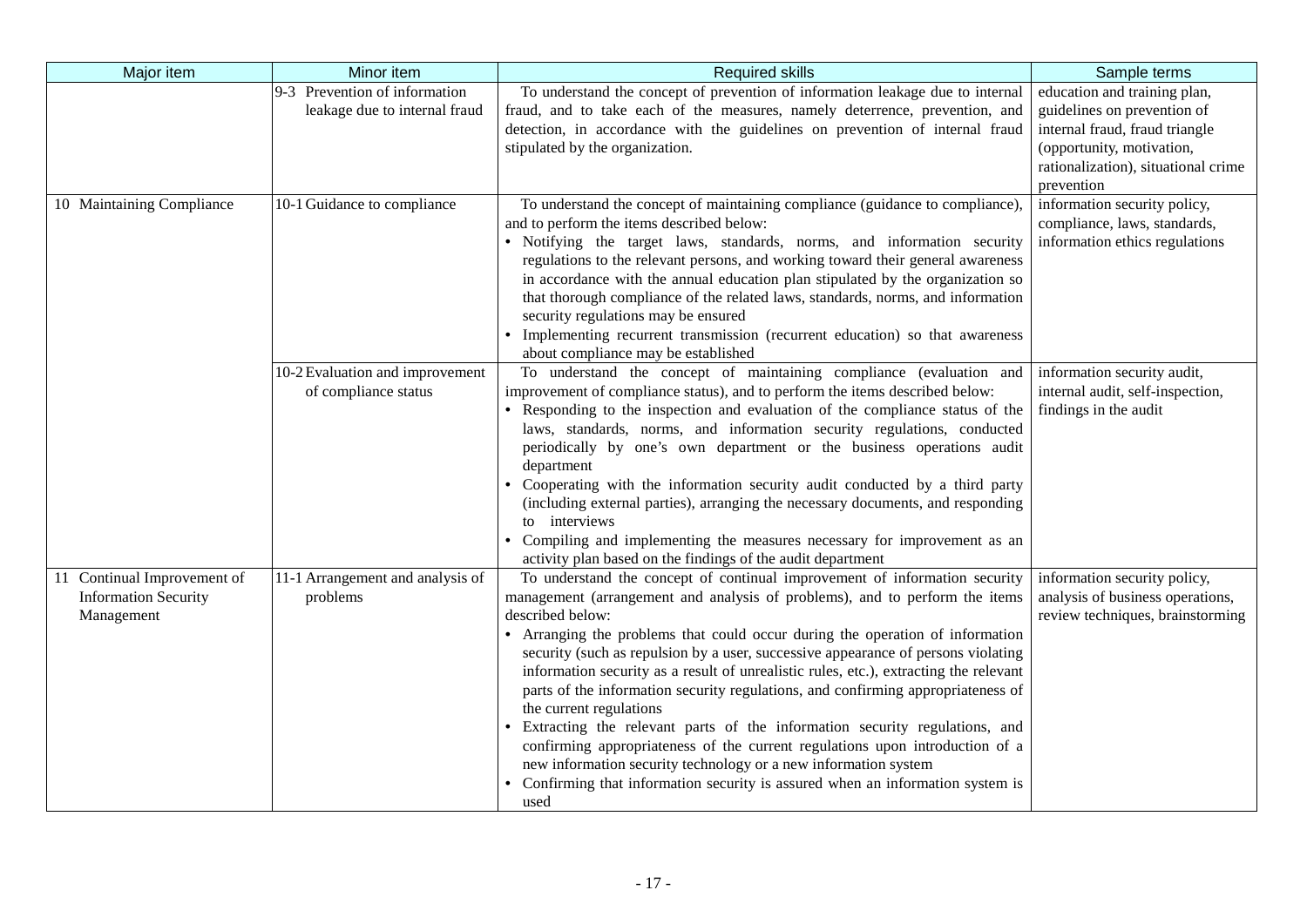| Major item                      | Minor item                        | Required skills                                                                 | Sample terms                 |
|---------------------------------|-----------------------------------|---------------------------------------------------------------------------------|------------------------------|
|                                 | 11-2 Revision of information      | To understand the necessity and processes of continual improvement of           | PDCA cycle, reform of        |
|                                 | security regulations              | information security management, and to implement revision of information       | regulations                  |
|                                 |                                   | security regulations, if there is a necessity of revision                       |                              |
| 12 Collection and Evaluation of | 12-1 Collection and evaluation of | To understand the necessity and means of collection and evaluation of trends    | information security         |
| Trends and Case Examples        | trends and case examples          | and case examples concerning information security, and to perform the items     | organizations (NISC,         |
| concerning Information          | concerning information            | described below:                                                                | JPCERT/CC, IPA), case study, |
| Security                        | security                          | Collecting the security information provided by the information security        | group learning, seminar      |
|                                 |                                   | organizations and product vendors, and evaluating the urgency and necessity of  |                              |
|                                 |                                   | measures to be taken by the organization                                        |                              |
|                                 |                                   | Collecting information on the latest threats and accidents from the information |                              |
|                                 |                                   | security organizations, vendors, and other companies                            |                              |
|                                 |                                   | Collecting the latest security information, information security technical      |                              |
|                                 |                                   | information, and examples of information security accidents from reports,       |                              |
|                                 |                                   | academic journals, and commercial magazines, analyzing and evaluating the       |                              |
|                                 |                                   | information, and considering the necessity and cost effectiveness of its        |                              |
|                                 |                                   | application to the information system                                           |                              |
|                                 |                                   | Collecting information such as establishment and amendment/abolishment of       |                              |
|                                 |                                   | laws and standards concerning information security, changes in the conventional |                              |
|                                 |                                   | wisdom, and new issues regarding compliance                                     |                              |